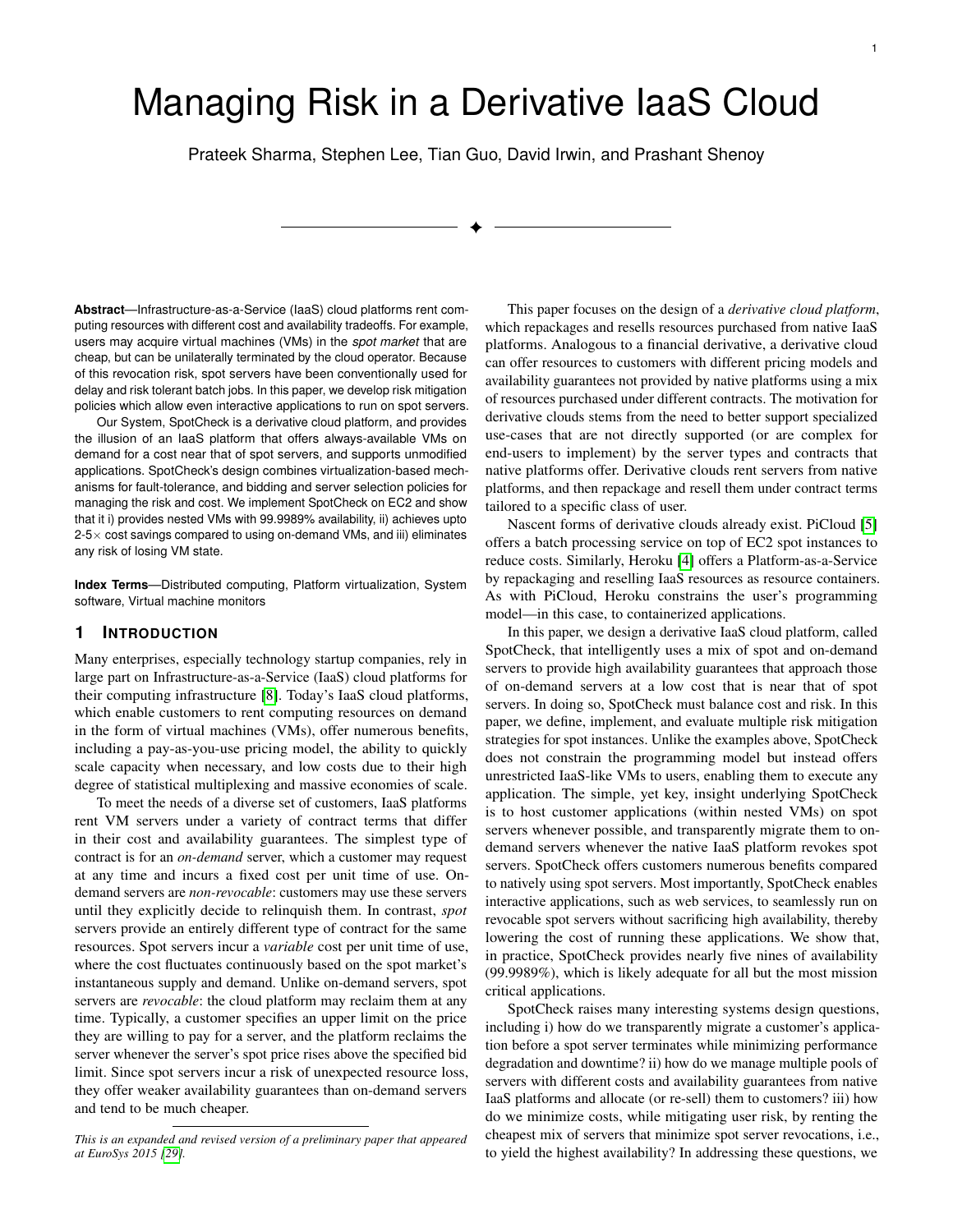

<span id="page-1-0"></span>Fig. 1. Spot price of the m1.small server in EC2 fluctuates over time and can rise significantly above the on-demand price (\$0.06 per hour) during price spikes. Note the *y*-axis is denominated in dollars, not cents.

#### make the following contributions.

Derivative Cloud Design. We demonstrate the feasibility of running disruption-*intolerant* applications, such as interactive multitier web applications, on spot servers, by migrating them i) to ondemand servers upon spot server revocation, and ii) back when spot servers become available again. SpotCheck requires live migrating applications from spot servers to on-demand servers within the bounded amount of time between the notification of a spot server revocation and its actual termination. SpotCheck combines several existing mechanisms to implement live bounded-time migrations, namely nested virtualization, live VM migration, bounded-time VM migration, and lazy VM restoration.

Intelligent Server Pool Management. We design server pool management algorithms that balance three competing goals: i) maximize availability, ii) reduce the risk of spot server revocation, and iii) minimize cost. To accomplish these goals, we present multiple risk management strategies for SpotCheck, including intelligently mapping customers to multiple pools of spot and ondemand servers of different types, and handling pool dynamics due to sudden revocations of spot servers or significant price changes. Implementation and Evaluation. We implement SpotCheck on Amazon's Elastic Compute Cloud (EC2) and evaluate its migration mechanisms, pool management algorithms, and risk mitigation strategies. Our results demonstrate that SpotCheck achieves a cost that is nearly  $5 \times$  less than equivalent on-demand servers, with nearly five 9's of availability (99.9989%), little performance degradation, and no risk of losing VM state.

#### **2 BACKGROUND AND OVERVIEW**

Our work assumes a native IaaS cloud platform, such as EC2, that rents servers to customers in the form of VMs, and offers a variety of server types that differ in their number of cores, memory allotment, network connectivity, and disk capacity. We also assume the native platform offers at least two types of contracts—ondemand and spot—such that it cannot revoke on-demand servers once it allocates them, but it can revoke spot servers. Finally, we assume on-demand servers incur a fixed cost per unit time of use, while the cost of spot servers varies continuously based on the market's supply and demand, as shown in Figure [1.](#page-1-0) $<sup>1</sup>$  $<sup>1</sup>$  $<sup>1</sup>$ </sup>

Given the assumptions above, SpotCheck must manage pools of servers with different costs and availability values. While our work focuses on spot servers, largely as defined in EC2, such cost and availability tradeoffs arise in other scenarios. As one example, data centers that participate in demand response (DR) programs offered by electric utilities may have to periodically deactivate subsets of servers during periods of high electricity demand in

<span id="page-1-1"></span>1. Spot price data is from either Amazon's publicly-available history of the spot price's past six months, or from a third-party spot price archive [\[20\]](#page-13-2).



<span id="page-1-2"></span>Fig. 2. A depiction of a derivative IaaS cloud platform.

the grid. While participation in DR programs significantly reduces electricity rates, it also reduces server availability.

Like the underlying native IaaS platform, SpotCheck offers the illusion of dedicated servers to its customers. In particular, SpotCheck offers its customers the equivalent of non-revocable on-demand servers, where only the user can make the decision to relinquish them. SpotCheck's goal is to provide server availability that is close to that of native on-demand servers for a cost that is near that of spot servers. To do so, SpotCheck uses low-cost spot servers whenever possible and "fails over" to high-cost on-demand servers, or other spot servers, whenever the native IaaS platform revokes spot servers. To maintain high availability, migrating from one type of native cloud server to another must be transparent to the end-user, which requires minimizing application performance degradation and server downtime. Section [7](#page-8-0) quantifies how well SpotCheck achieves these goals.

SpotCheck supports multiple customers, each of which may rent an arbitrary number of servers. Since SpotCheck rents servers from a native IaaS cloud and repackages and resells their resources to its own customers, it must manage pools of spot and ondemand servers of different types and sizes, as depicted in Figure [2.](#page-1-2) Upon receiving a customer request for a new server, SpotCheck must decide which server pool should host the new instance. Upon revocation of one or more native servers from a spot pool, SpotCheck must migrate hosted customers to either an on-demand server pool or another spot pool. SpotCheck intelligently maps customers to pools to spread the risk of concurrent revocations across customers, which reduces the risk of a single customer experiencing a "revocation storm." In some sense, allocating customer requests to server pools is analogous to managing a financial portfolio where funds are spread across multiple asset classes to reduce volatility and market risk.

In addition to server pool management, SpotCheck's other key design element is its ability to seamlessly migrate VMs from one pool to another, e.g., from a spot pool to an on-demand pool upon a revocation, or from an on-demand pool to a spot pool when cheaper spot servers become available. To do this, we rely on the native IaaS platform to provide a small advance warning of spot server termination. SpotCheck then migrates its customers' VMs to native servers in other pools upon receiving a warning, and ensures that the migrations complete in the time between receiving the warning and the spot server actually terminating.

# **3 SPOTCHECK MIGRATION STRATEGIES**

We describe SpotCheck's migration strategies and mechanisms when migrating a VM from one native cloud server to another.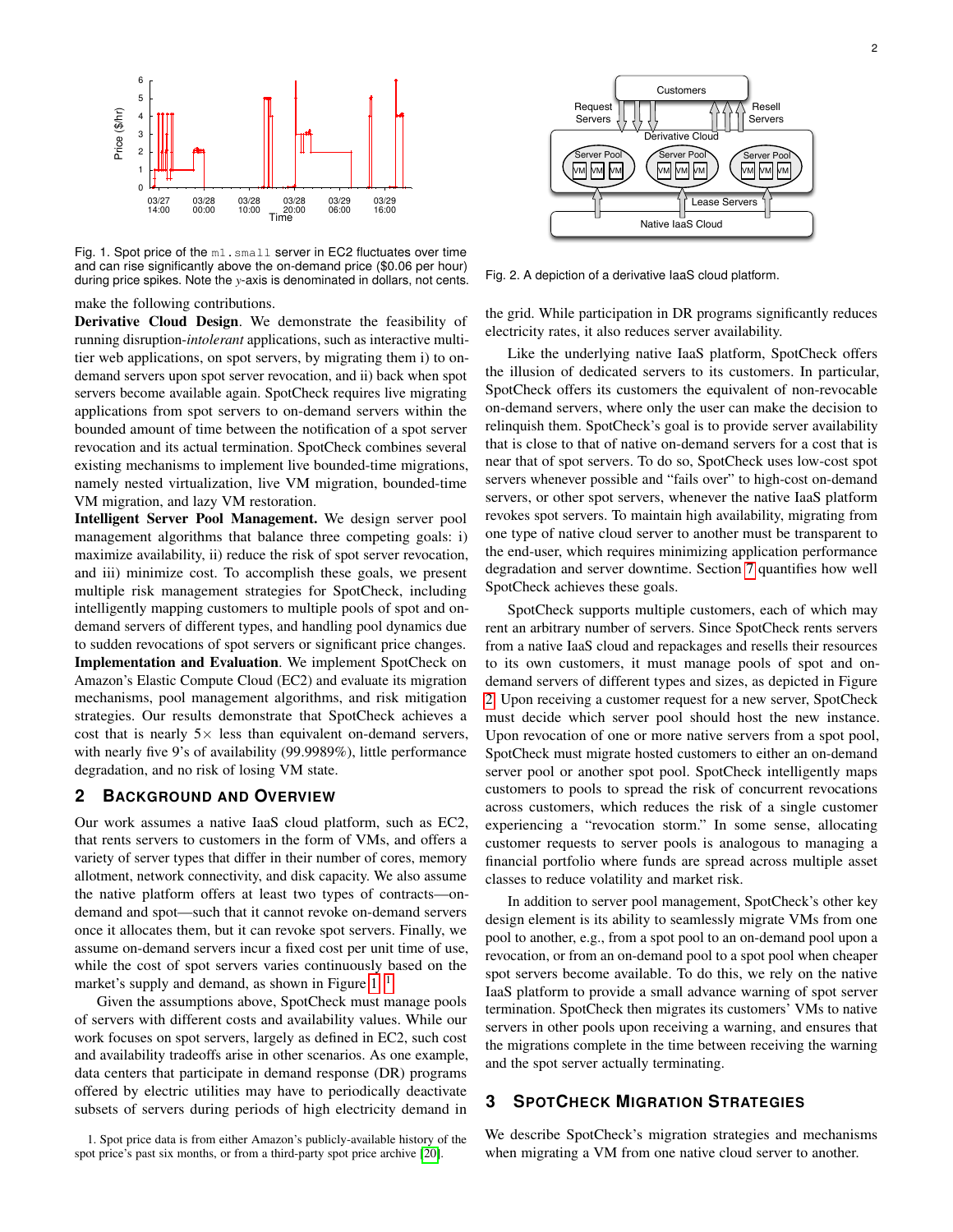

<span id="page-2-0"></span>Fig. 3. SpotCheck bounded-time VM migration for moving nested VMs within an IaaS platform.

## **3.1 Nested Virtualization**

SpotCheck rents VMs from native IaaS platforms that do not expose all of the functionality of the VM hypervisor. For example, EC2 allocates VMs to its customers, but does not expose control over VM placement or support VM migration to different physical servers. To address this limitation, SpotCheck uses *nested virtualization*, where a nested hypervisor runs atop a traditional VM, which itself runs on a conventional hypervisor [\[10\]](#page-13-3), [\[35\]](#page-13-4). The nested hypervisor enables the creation of nested VMs on the host VM. Since the nested hypervisor does not need special support from the host VM, SpotCheck can install it on VMs rented from native IaaS platforms and use it to migrate nested VMs from one cloud server to another, as depicted in Figure [3.](#page-2-0)

Our SpotCheck prototype uses the XenBlanket nested hypervisor [\[35\]](#page-13-4). One benefit of using nested virtualization is that SpotCheck can create multiple nested VMs on a single host VM, allowing it to slice large native VMs into smaller nested VMs and allocate them to different customers, similar to how an IaaS platform slices a physical server into multiple VMs.

#### **3.2 VM Migration**

Since SpotCheck runs nested hypervisors on VM servers acquired from native IaaS platforms, it has the ability to migrate nested VMs from one server to another. SpotCheck leverages two VM migration mechanisms to implement its migration strategy: live migration and bounded-time VM migration.

Live VM migration enables SpotCheck to migrate a nested VM from one server to another, while incurring nearly zero downtime to a customer's resident applications. However, live-migration is requires time proportional to the size of the VM's memory and the page dirty (write) rate. As a result, live migrating a VM is not always feasible, since an IaaS platform may revoke a spot server at any time, while providing only a small warning period for the server to complete a graceful shutdown. Once the warning period ends, the IaaS platform forcibly terminates the VM. For example, EC2 provides a warning of 120 seconds before forcibly terminating a spot server [\[9\]](#page-13-5). Importantly, if the latency to live migrate a VM exceeds the warning period, then the spot server termination causes resident nested VMs to lose their memory state.

SpotCheck leverages an alternative migration approach, called bounded-time VM migration [\[30\]](#page-13-6), [\[31\]](#page-13-7), which provides a guaranteed upper bound on migration latency that is independent of a VM's memory size or the page dirty rate. Supporting bounded-time VM migration requires maintaining a partial checkpoint of a VM's memory state on an external disk by running a background process that continually flushes dirty memory pages to a backup server to ensure the size of the dirty pages does not exceed a specified threshold. This threshold is chosen such that any outstanding dirty pages can be safely committed upon a revocation within the time bound [\[30\]](#page-13-6), [\[31\]](#page-13-7). The VM may then resume from the saved memory

state on a different server, as depicted in Figure [3.](#page-2-0)

When migrating a nested VM from an on-demand server to a spot server, e.g., when a cheaper spot server becomes available, SpotCheck uses live migration regardless of the nested VM's memory size, since there is no constraint on the migration latency. When migrating a nested VM from a revoked spot server, boundedtime VM migration is usually necessary, since the migration must complete before the spot server terminates.

To support bounded-time VM migration, SpotCheck must manage a pool of backup servers that store the memory state of nested VMs on spot servers, and continuously receive and commit updates to this state. As we show in Section [7,](#page-8-0) each backup server is able to host tens of nested VMs without degrading their performance, which makes the incremental cost of using such additional backup servers small in practice.

#### **3.3 Lazy VM Restoration**

Bounded-time VM migration is a form of VM suspend-resume that saves, or suspends, the VM's memory state to a backup server within a bounded time period, and then resumes the VM on a new server. Resuming a VM requires restoring its memory state by reading it from the disk on the backup server into RAM on the new server. The VM cannot function during the restoration process, which causes downtime until the VM state is read completely into memory. Since the downtime of this traditional VM restoration is disruptive, SpotCheck employs lazy VM restoration [\[19\]](#page-13-8), [\[22\]](#page-13-9) to reduce the downtime to nearly zero. Lazy VM restoration involves reading a small number of initial VM memory pages—the *skeleton state*—from disk into RAM and then immediately resuming VM execution without any further waiting.

The remaining memory pages are fetched from the backup server on demand, akin to virtual memory paging, whenever the VM's execution reads or writes any of these missing pages. Lazy VM restoration substantially reduces the latency to resume VM execution at the expense of a small window of slightly degraded performance, due to any page faults that require reading memory pages on demand. Combining lazy VM restoration with boundedtime VM migration enables a new "live" variant of bounded-time VM migration that minimizes the downtime when migrating VMs within a bounded time period upon revocation.

## **3.4 Virtual Private Networks**

While the migration mechanisms above minimize customers' downtime and performance degradation during migrations, maximizing transparency also requires that the IP address of customers' nested VMs migrate to the new host to prevent breaking any active network connections. In a traditional live migration, the VM emits an arp packet to inform network switches of its new location, enabling switches to forward subsequent packets to the new host and ensuring uninterrupted network connections for applications [\[15\]](#page-13-10). However, in SpotCheck, the underlying IaaS platform is unaware of the presence of nested VMs on the host VMs. SpotCheck currently employs a separate physical interface on the host VM to provide each nested VM its own IP address, in addition to the host's default interface and IP address. Thus, SpotCheck configures Network Address Translation (NAT) in the nested hypervisor to forward all network packets arriving at an IP address to its associated nested VM. IaaS platforms, such as EC2, make this feasible by supporting the creation of multiple interfaces and IP addresses on each host. However, since the IP address is associated with the host VM, the address does not automatically migrate with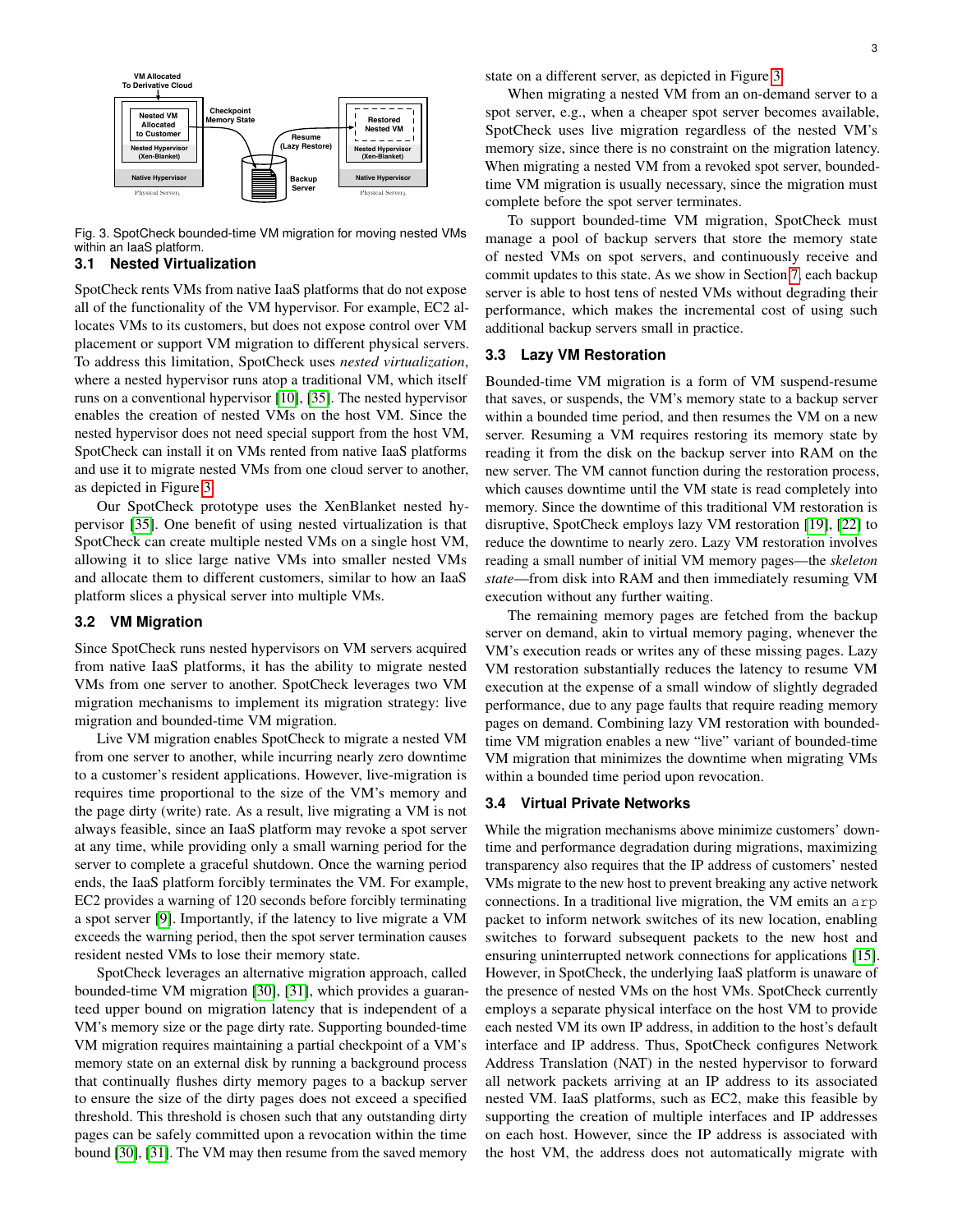

Fig. 4. SpotCheck creates separate VPCs for each customer. Customers can share a pool of backup servers by connecting to backup server VPC. In Amazon EC2, this is done through VPC peering.



<span id="page-3-0"></span>Fig. 5. SpotCheck's architecture using multiple pools.

the nested VM. Instead, SpotCheck must take additional steps to detach a nested VM's address from the host VM of the source and reattach it to the destination host. EC2 supports VPNs through its Virtual Private Cloud (VPC) feature, which creates logically isolated virtual networks and enables users to directly assign IP addresses to their VMs. This ensures the IP address of nested VMs remains unchanged after migration.

## **3.5 Putting it all together**

SpotCheck combines nested virtualization, virtual private networks, VM migration, and lazy VM restoration to implement its migration strategies. Upon initial allocation, we assign a backup server to each nested VM on a spot server, which stores its memory state. Upon spot server revocation, SpotCheck migrates the nested VM to a new destination server via bounded-time VM migration.

The destination server is chosen by a higher-level server pool management algorithm. Once the VM's migration completes, SpotCheck uses VPC functions to deallocate the IP address on the source server, and then reallocate the IP address on the destination server and configure the nested hypervisor to forward packets to the new address. SpotCheck also must detach the VM's networkattached disk volume and reattach it to the destination server before the VM resumes operation. We discuss SpotCheck's treatment of storage more in Section [6.](#page-7-0) If SpotCheck employs boundedtime VM migration, it uses lazy VM restoration to minimize the migration downtime.

# **4 SPOTCHECK ARCHITECTURE**

SpotCheck's architecture maintains multiple pools of servers, as shown in Figure [5,](#page-3-0) where each pool contains multiple native VM servers of a particular type, specifying an allotment of CPU cores with specified performance, memory, network bandwidth, etc. For each server type, SpotCheck maintains separate spot and on-demand pools. SpotCheck exposes a user interface similar to that of a native IaaS platform, where customers may request and relinquish servers of different types. However, SpotCheck offers its customers the abstraction of non-revocable servers, despite often

executing them on revocable spot servers.

SpotCheck maps its customers' nested VMs, which may be of multiple types, to different server pools, as illustrated in Figure [5.](#page-3-0) By diversifying its portfolio of spot pools and smartly placing customer VMs in these pools, SpotCheck is able to reduce the number of concurrent revocations. Policies for managing spot pools to are discussed in Section [5.1.](#page-3-1) In addition, SpotCheck also maintains a pool of backup servers, each capable of maintaining checkpoints of memory state for multiple nested VMs hosted on spot servers. Thus, SpotCheck assigns each native server from a *spot pool* to a distinct backup server, such that any nested VMs hosted on it write their dirty memory pages to their backup server in the background. SpotCheck does not assign native servers in the on-demand pool to a backup server, since they can live migrate any nested VMs hosted on them without any time constraints. Policies for mapping VMs to backup servers are discussed in Section [5.3.](#page-5-0)

Given the architecture above, we next describe the techniques and algorithms SpotCheck employs to manage server pools, handle pool dynamics, and mitigate the risk of revocation.

# **5 MANAGING RISKS**

This section describes the various risks encountered when running a derivative cloud on inherently volatile markets and presents multiple policies to manage these risks. SpotCheck's migration strategies provide system-level mechanisms that leverage spot servers by migrating applications away from spot servers upon revocation. However, running applications using these revocable spot servers requires managing multiple risks in order to reduce the number of revocation events, reduce the impact of revocation storms, and maintain the efficiency of restoration. SpotCheck manages potential risks in all three facets with a combination of policies that intelligently manages customer server pools, a backup server pool, and hot spare servers.

#### <span id="page-3-1"></span>**5.1 Server Pool Selection**

When a customer requests an instance of a specific size, e.g. small server, SpotCheck must make trade-offs between cost, stability, and the frequency of concurrent revocations. That is, SpotCheck ideally would allocate stable server resources at cheap prices and avoid any customer losing significant (or all of their) spot servers at once. To satisfy such a requirement, SpotCheck makes a sequences of decisions by taking into account both a spot server's price history and a customer's existing spot allocation.

The first decision is which type of servers to request from the native IaaS cloud platform. In the simplest case, when a customer requests a new VM of a certain type, SpotCheck satisfies the request by allocating a native VM of the same type from the underlying IaaS platform, and then configures a nested VM within the native VM for use by the customer. Since nested virtualization supports the ability to run multiple nested VMs on a single host VM, SpotCheck also has the option of i) requesting a larger native VM than the one requested by the customer, ii) slicing it into smaller nested VMs of the requested type, and then iii) allocating one of the nested VMs to the customer. Slicing a native VM into smaller nested VMs is useful, since prices for spot servers of different types vary based on market-driven supply and demand. By default, SpotCheck supports the *slicing* mode which allows a wider selection of spot markets and minimizes cost by exploiting price differences between markets.

Presented with a set of spot markets to choose from, SpotCheck employs three different policies in choosing the spot server type.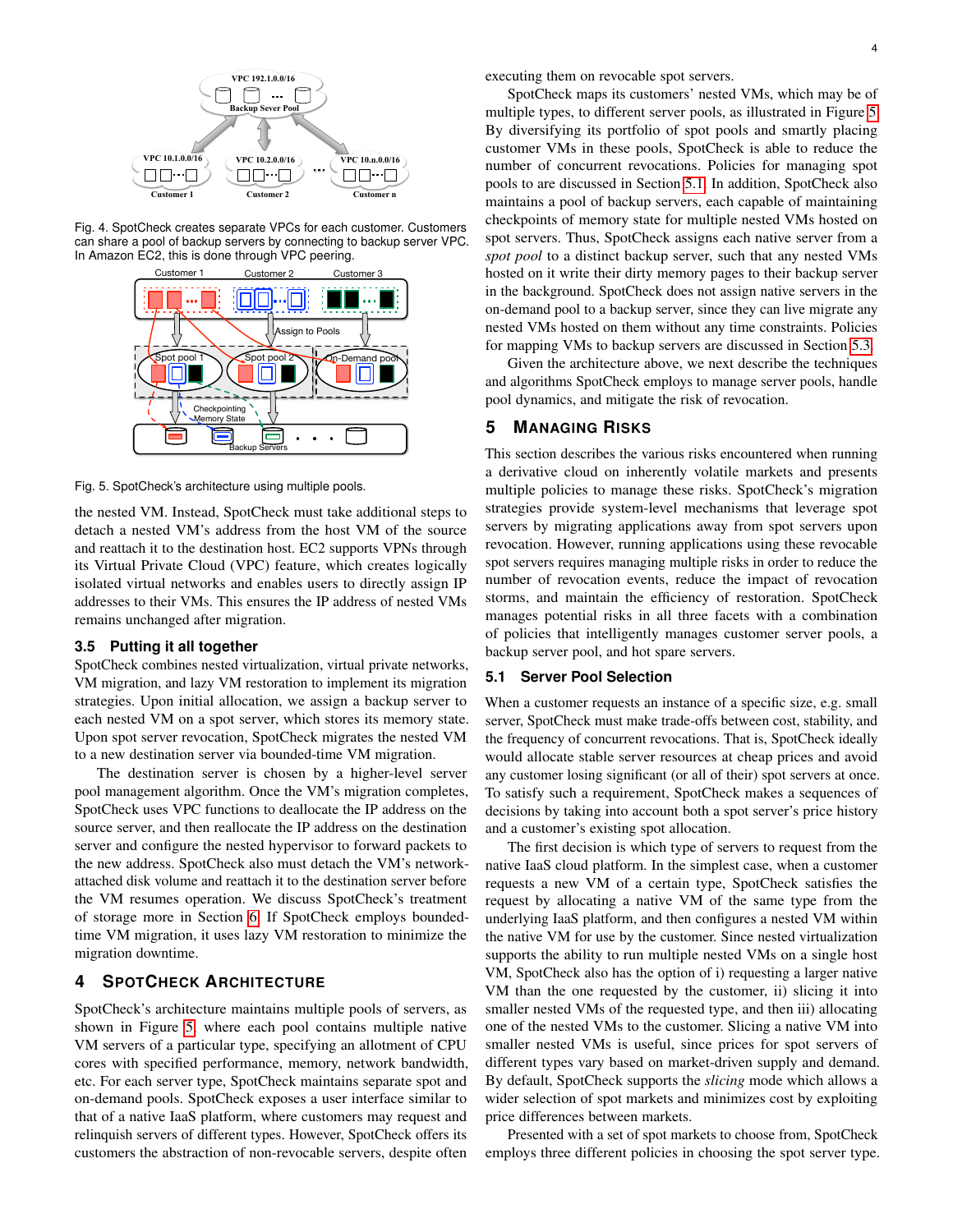The first strategy, referred to as *cheapest-first*, is a simple greedy policy that chooses the cheapest spot server, based on the current prices, to satisfy a request. We exploit the fact that the server size-to-price ratio is not uniform: a large server, say a m3. large, which is able to accommodate two medium VM servers of size m3.medium may be *cheaper* than buying two medium servers. Since the pricing of on-demand servers is roughly proportional to their resource allotment, such that a server with twice the CPU and RAM of another costs roughly twice as much, under ideal market conditions, the price of spot servers should also be roughly proportional to their resource allotment. However, we have observed that different server types experience different supply and demand conditions. In general, smaller servers appear to be more in demand than larger servers because their spot price tends to be closer to their on-demand price. As a result, larger servers are often cheaper, on a unit cost basis, than smaller server for substantial periods of time, which enables SpotCheck's greedy approach to exploit the opportunity for arbitrage. However, note that whenever SpotCheck slices a spot server into multiple nested VMs, it does incur additional risk, as a revocation requires migrating *all* of its resident nested VMs.

An alternative to the greedy cheapest-first strategy above is a conservative *stability-first* policy that allocates a native spot server (from the various possible choices) with the most stable prices. To increase availability, SpotCheck must reduce both the frequency of revocation events and the impact of each one, e.g., due to downtime. Allocating a spot server with a stable market price reduces the probability of a spot server revocation, which in turn increases availability.

Both cheapest-first and stability-first strategies do not consider the existing allocation of a customer's spot servers. Such strategies might be problematic when a customer's spot instances all belong to a single server pool, incurring concurrent revocations upon price spikes. A revocation event due to a price spike for a particular type of spot server can cause concurrent revocations within a single spot pool. However, different pools are *independent*, since spot prices of different server types fluctuate independently of one another and are uncorrelated, as seen in Figures [6\(](#page-5-1)c) and (d). Hence, SpotCheck also supports a more sophisticated policy that bounds the maximum concurrent revocations per customer, defined as *r*, by distributing a customer's nested VMs across multiple pools. Revocation storms degrade nested VM performance and increase downtime by overloading backup servers, which must simultaneously broker the migration of every revoked nested VM. SpotCheck employs this policy to reduce the risk of a sudden price spike causing mass revocations of spot servers of a particular type at one location (or availability zone in EC2 parlance).

The key idea of this bounded greedy algorithm is to first identify the cost and stability ranges using cheapest-first and stability-first strategies, and then search for a specific spot server type that has cost and stability within the above ranges without violating concurrent threshold *r*. SpotCheck also favors the spot server type that incurs fewer concurrent revocations, i.e. smaller instances, as a tie breaker. This tie breaker is beneficial because it allows SpotCheck to maintain a reasonable amount of sliced servers, in case of customer shortage. Further, SpotCheck sets up a threshold of maximum number of concurrent revocations allowed, constraining the candidate server types.

#### **5.2 Reducing Revocation Risks using Bidding**

Once a spot market has been decided for a VM, SpotCheck must determine a bid price. Although SpotCheck has no control over the fluctuating price of spot servers, it does have the ability to determine a maximum bid price it is willing to pay for servers in each of its spot pools. Designing "optimal" bidding strategies in spot markets in various contexts is an active research area, and prior work has proposed a number of different policies [\[11\]](#page-13-11), [\[20\]](#page-13-2), [\[37\]](#page-13-12). Adapting these policies to SpotCheck's context may be possible. However, since our focus is on designing a derivative IaaS cloud, rather than bidding strategies, SpotCheck currently employs one of two simple policies: either place a single bid or bid at multiple different prices for a specific server type.

## *5.2.1 Single-level Bidding*

With the single bid policy, SpotCheck picks a single bid price for every spot pool. The bid is chosen to minimize the expected cost of running on the spot instances and on-demand instances due to the revocation. A low bid implies a higher revocation rate and more time spent running on on-demand servers, and thus nullifies the lower average spot price. Similarly, a high bid price reduces revocations, but results in increased spot instance costs. In order to balance the tradeoff, SpotCheck finds a biding price  $b^*$  that is at the "knee" point of the revocation probability curve. Put simply, a "knee" point appears when the probability curve flattens out and can be found by calculating the local maxima of the curve.

In the case of EC2's spot market, empirical data shows that the probability of revocation decreases with higher bid prices, but it flattens quickly, such that the "knee" of the curve, as depicted in Figure [6\(](#page-5-1)a), is slightly lower than the on-demand price. Thus, simply bidding the on-demand price is an approximation of bidding an "optimal" value that is equal to the knee of this availability-bid curve. This implies that large price spikes are the norm, with spot prices frequently going from well below the on-demand price to well above it, as shown in Figure [6\(](#page-5-1)b). Figure 6(a) also shows that the spot prices are extremely low on average compared to the equivalent prices for on-demand servers. This is likely due to the complexity of modifying applications to effectively use the spot market, which suppresses demand by limiting spot servers to a narrow class of batch applications.

The cost-optimal bidding level can be found with the following model. Given *n* customers, each with *C<sup>i</sup>* servers, SpotCheck must provision a total of  $V = \sum_{i}^{n} C_i$  nested VMs. Since SpotCheck maps these *V* nested VMs onto multiple pools, the total cost *L* of renting native servers from the IaaS platform is equal to the cost of the necessary spot servers plus the cost of the necessary on-demand servers plus the cost of any backup servers. Thus, the amortized cost per nested VM is *L*/*V*.

We represent the expected cost of running a spot server with a bid *b* as  $E[c(b)]$  and it is:

<span id="page-4-0"></span>
$$
E[c(b)] = (1-p) \cdot E[c_{spot}(b)] + p \cdot c_{od} + \varepsilon \tag{1}
$$

where  $p$  denotes the probability of a revocation when it resides on a spot server,  $E[c_{spot}(b)]$  denotes the average price of the spot server at a bid *b*, and *cod* denotes the price of the equivalent ondemand server. We note that  $p$  is simply the probability of the spot price rising above the bid price, i.e.,  $p = P(c_{spot}(b) > bid)$ , which is given by the cumulative distribution shown in Figure [6\(](#page-5-1)a) that we derive empirically for different spot pools. Finally, the additional small constant cost,  $\varepsilon$  denotes the amortized cost to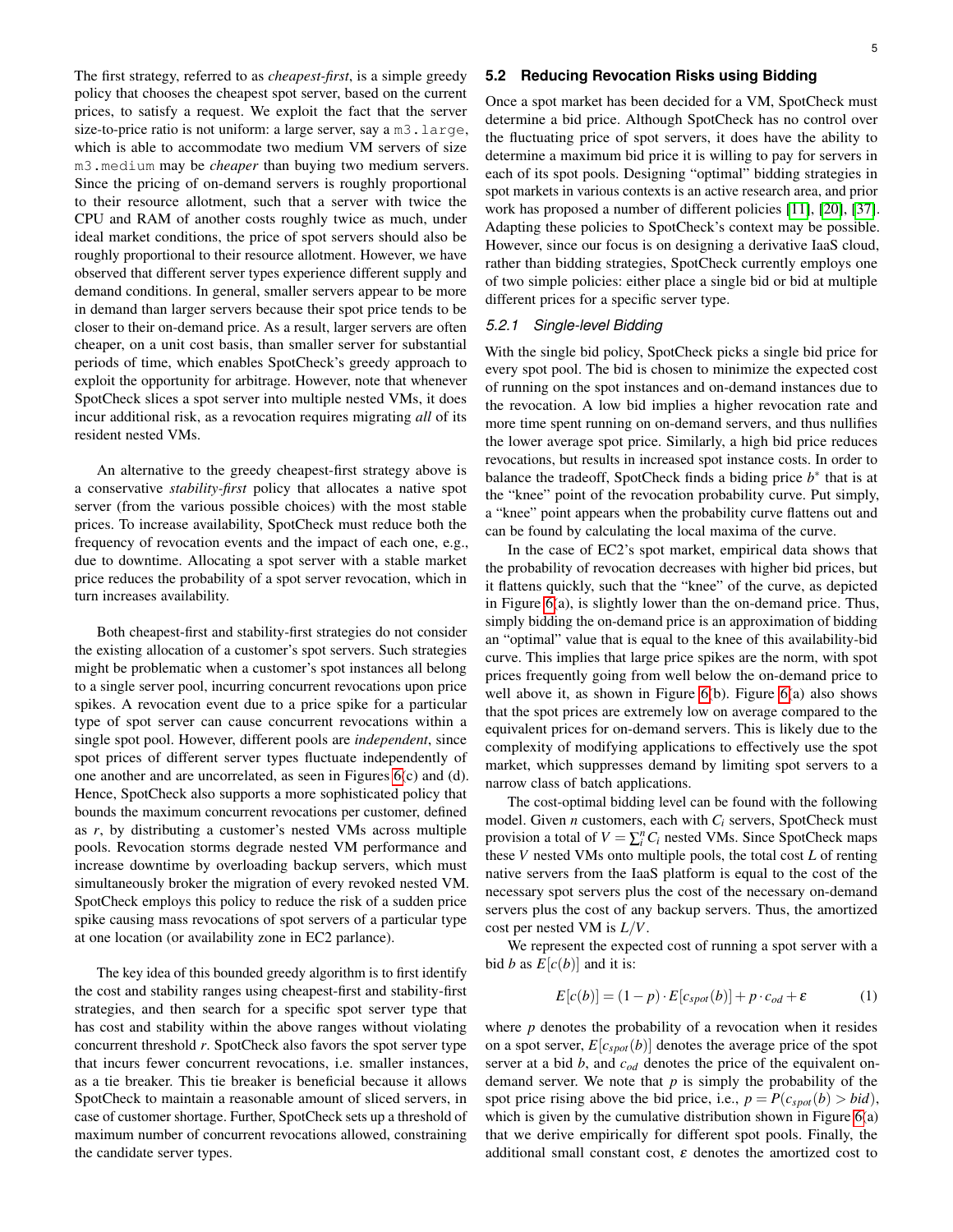

<span id="page-5-1"></span>Fig. 6. Price dynamics across EC2 spot markets from April to October 2014 for all  $m3.$  types: the spot price distribution (a) has a long tail, (b) exhibits large price changes, and (c) is uncorrelated across locations and server types (d).

run the backup servers. A single backup server with cost  $c<sub>b</sub>$  can be shared by multiple (*N*) VMs, yielding  $\varepsilon = c_b/N$ . SpotCheck's optimized backup server design can support upto 40 VMs, and thus the extra cost associated with backup servers is quite small.

The expected costs can be calculated for any bid level, and only requires availability and price information, both of which are obtained using the publicly available price traces published by Amazon. In order to find the optimum bid level *b* <sup>∗</sup> which minimizes  $E[C(b)]$  in Equation [1,](#page-4-0) a simple numerical search using gradient descent is used to find the minima and the associated bid level. This operation is performed only once per spot market, and is re-run only upon significant price changes.

To compute a nested VM's availability, assume that the market price of a spot server changes once every *T* time units, such that the server will be revoked once every  $T/p$  time units, yielding a revocation rate of  $R = p/T$ . Here, we assume live migration does not result in significant downtime, while bounded-time VM migration incurs the downtime required to i) read sufficient memory state after a lazy restoration, ii) attach a networked disk volume to the new server, and iii) reassign the IP address to the new server. If *D* denotes the delay to perform these operations, the downtime experienced by the nested VM is  $D \cdot R$  per unit time, i.e.,  $D \cdot p / T$ .

Thus, our expected cost equation above allows us to analyze different pool management and bidding policies. This expected cost includes the cost of running the nested VM on either a spot or on-demand server, and the cost of any backup servers. We also assume that nested VMs use an associated EBS volume in EC2 to provide persistent network-attached storage. However, we do not include storage costs, since they are negligible at the backup server, and thus the same when using SpotCheck or the native IaaS platform. Similarly, our analysis does not include costs associated with external network traffic, since these costs are the same when using SpotCheck or the native IaaS platform. Note that there is no cost in EC2 associated with the network traffic between nested VMs and their backup server, since network traffic between EC2 servers incurs no charge.

#### *5.2.2 Multi-level Bidding*

Alternatively, SpotCheck also supports multi-level bidding within a spot market. The goal of this bidding strategy is to reduce the number of concurrent revocations and thus mitigate the occurrence of revocation storms. Bidding at multiple levels means that a price increase does not necessarily affect *all* the servers in a market. We use a simple, two-level bidding strategy wherein we have a *low* and a *high* bid. Servers are randomly placed either in the low bid pool or the high bid pool. A spot price increase is going to affect the low-bid servers first and cause them to be revoked; it

only affects the high-bid servers when the price crosses the high bid, which may happen after a small delay as the price ramps up, or may not happen at all. Of course, a sudden increase in price above the high-bid mark will cause all the servers to be revoked simultaneously. If the gap between revocation of the low and high bid servers is large enough, then the impact of the revocation storm is reduced, because the backup server will have to bear the brunt of only half the number of concurrent migrations. Additionally, requesting a smaller number of on-demand servers may also reduce the latency of server acquisition [\[25\]](#page-13-13).

Our two-level bidding strategy is as follows. The low-bid is set to the on-demand price (as before), and then we use a numerical search approach to find the high-bid. Servers are equally and randomly distributed among the two bid levels. Just like in single level bidding, there is a tradeoff between the bid and the cost. A bid higher than the on-demand price means that we are ready to pay that price, and thus bidding too high is not cost optimal.

Therefore, when choosing the bid levels, we seek to minimize the i) revocation storm size and ii) expected cost. In single level bidding, a revocation storm affects all *n* of the servers in that market. With two-level bidding, some storms affect only *n*/2 servers, and thus their impact is said to be mitigated. We thus use the *fraction of revocation storms mitigated*, *f<sup>r</sup>* as a metric. A storm is mitigated if the gap between revocation of high and low bid servers is at least  $t_h$ . Once the  $t_h$  threshold is crossed, the high and low bid revocations will not be simultaneous because the backup server will have finished lazily restoring the VMs. Based on experimental analysis, we set  $t_h = 10$  minutes.

Since the low-bid is fixed (equal to on-demand price), we use a simple numerical search for the high-bid which maximizes the fraction of revocation storms mitigated, *f<sup>r</sup>* , such that the increase in cost stays under a threshold. Thus, we have the constraint:  $E[c_r] \le \alpha \cdot E[C]$ , where  $E[C]$  is the expected cost for the singlelevel bidding policy. Expectations for both *f<sup>r</sup>* , *c<sup>r</sup>* are obtained by using historical price traces, and we use an  $\alpha = 0.2$ , i.e., we limit the increase in cost to 20%. The upper bound on the search for the high-bid is enforced by Amazon, which limits the maximum bid to be 10 times the on-demand price.

# <span id="page-5-0"></span>**5.3 Reducing Concurrent Revocations with Backup Servers**

After requesting spot servers from the native IaaS platform, SpotCheck must assign each nested VM within a spot pool to a distinct backup server. SpotCheck also distributes nested VMs in a spot pool across multiple backup servers. The task of assignning VMs to backup servers is analogous to VM placement and server consolidation [\[27\]](#page-13-14) where the goal is to pack VMs onto a minimum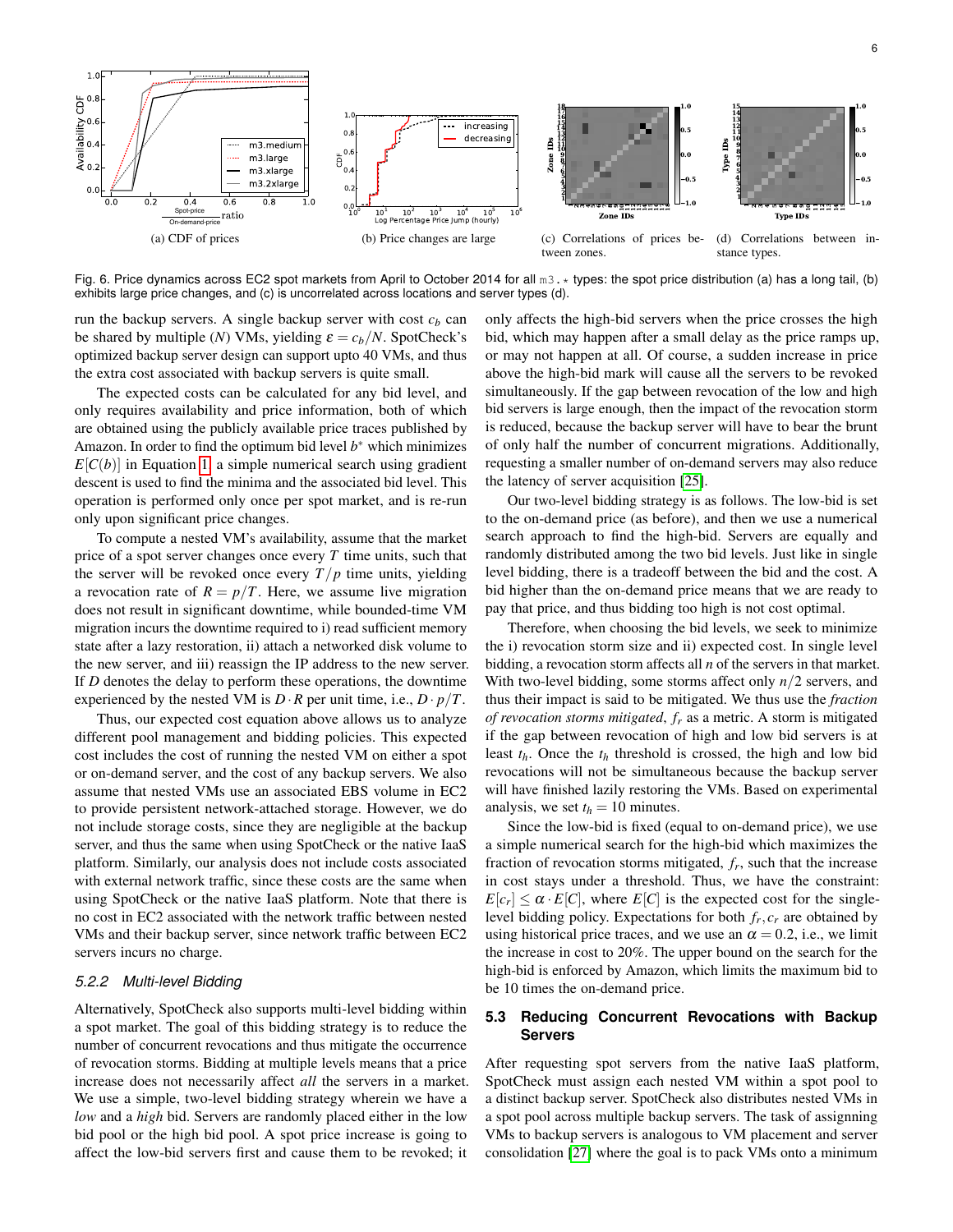number of physical servers.

Since each spot pool is subject to concurrent revocations, spreading one pool's VMs across different backup servers reduces the probability of any one backup server experiencing a large number of concurrent revocations. The approach also spreads the read and write load due to supporting bounded-time VM migration across multiple backup servers. To this end, SpotCheck employs a round-robin policy to map the nested VMs within each pool across the set of backup servers. With the round-robin policy, SpotCheck simply assigns each nested VM to the next available backup server<sup>[2](#page-6-0)</sup>. If any backup server becomes fully utilized, SpotCheck provisions a native VM from the IaaS platform to serve as a new backup server, and adds it to the backup server pool. A backup server in SpotCheck can host multiple( $N = 40$ ) VMs, and may not always be fully utilized. The under-utilization can occur because VM arrivals and lifetimes are dynamic, and SpotCheck does not have apriori knowledge about VM creation/termination requests which it can use to provision the minimum number of backup servers.

SpotCheck's round-robin policy might lead to unbalanced backup servers in terms of concurrent revocations. The optimal mapping from spot servers to backup servers to minimize the maximum number of concurrent revocations can be formulated as an integer linear program (ILP). Let *N* spot servers be belong to different spot pools  $(S)$ , and  $p_{is}$  denotes the mapping between servers and server-pools. The backup servers are denoted by *M*, and their capacity is denoted by *U*. Our goal is to find such an optimal mapping *X* for every spot server, where  $x_{ij}$  denotes assignment of server *i* to backup *j*. We can then represent the number of concurrent revocations *cr<sub>j</sub>* of *j*<sup>th</sup> backup server:  $cr_j = \underset{s \in S}{\operatorname{argmax}}$  $\sum_{i=0}^{m} p_{si}x_{ij}w_i$ . Intuitively, *cr<sup>j</sup>* is defined by the largest server pool hosted. We define revocation storm severity to be the maximum concurrent revocations on any backup server  $cr = \max cr_j$ . Our objective is to minimize  $cr$  with the following constraints:

∑ *i*∈*N*  $w_i x_{ij} \leq U$   $\forall j \in M$  (2)

∑ *j*∈*M*  $x_{ij} = 1$   $\forall i \in N$  (3)

 $x_{ij} \in \{0, 1\}$   $\forall i \in N, j \in M$ 

Constraint [2](#page-6-1) ensures no backup servers will be overloaded and the other constraints make sure all spot servers are assigned to only one backup server. This ILP can be solved by an off-the-shelf solver like CPLEX. However, this ILP formulation requires remapping of VMs to backup servers periodically, and is not feasible in the current SpotCheck implementation. We develop an online version of this backup assignment which doesn't require remappings below. Online greedy backup assignment policy. The round-robin policy discussed earlier does not try to minimize the number of concurrent revocations, and the ILP formulation is an offline approach. We have developed an online policy (called *online-greedy*) which seeks to minimize the number of concurrent revocations, and can be run dynamically as VMs are launched.

The online-greedy policy runs after a VM has been assigned to a server pool *i*. It places the VM into a backup server which has the least number of VMs from pool *i*, and which still has capacity available to host one more VM. Since the number of concurrent

revocations is simply the number of VMs from the same pool, by picking the backup server with the smallest number of VMs from that pool, the backup servers are not overloaded with VMs from the same pool. Thus, the online-greedy policy seeks to equalize the number of VMs from each pool across all the backup servers.

#### **5.4 Reducing Downtime with Hot Spares**

When the market price rises above the bid price, the IaaS platform revokes all servers within a pool at the same time, resulting in a revocation storm. A simple approach to handling concurrent revocations is to request an equivalent number of on-demand servers from the IaaS platform and migrate each nested VM to a new on-demand server. However, requesting new servers in a lazy fashion when necessary is only feasible if the latency to obtain them is smaller than the warning period granted to a revoked server. Note that there is never a risk of losing nested VM state, since the backup server stores it even if there is not a destination server available to execute the nested VM. For example, empirical studies have shown that it takes up to 90 seconds to start up a new on-demand server in EC2 [\[25\]](#page-13-13), while the warning period for a spot server is two minutes, which leaves only 30 seconds to migrate the spot servers state to the new server. If the allocation latency were to exceed the warning time, such a lazy strategy is not possible due to the risk of significant VM downtime. To handle this scenario, SpotCheck proactively acquires a pool of hot spares, servers that are ready to receive nested VMs from revoked spot servers immediately without waiting for a new server to come online. While reducing the risk of downtime, hot spares inevitably increase SpotCheck's overhead cost. Therefore, it is important to only maintain a necessary amount of hot spare servers.

<span id="page-6-1"></span>SpotCheck's hot-spare policy seeks to ensure that a small fraction of VMs affected by a revocation storm have a stand-by ondemand server. If the expected maximum number of simultaneous revocations is  $E[R_M]$ , then we deploy  $β \cdot E[R_M]$  hot spares. Thus the cost of the hot spares is proportional to the simultaneous revocations, which in turn is a result of pool management and bidding policy. For example, we can set  $\beta = 0.1$ , which means that 10% of VMs migrating face minimal downtime, while the rest could potentially be affected due to the delay in acquiring on-demand servers from the native IaaS. The hot-spare pool is replenished after the hot spares are used up during migrations.

An alternative approach to using dedicated hot spares is to use existing servers in other stable pools as staging servers. This approach is attractive if these existing servers are not fully utilized by the nested VMs. Here, the staging servers only run the nested VMs from a revoked spot server temporarily, while SpotCheck makes concurrent requests for new on-demand or spot servers to serve as the final destination. This strategy doubles the number of migrations and the associated overhead, but it also enables the system to reduce risk without increasing its costs. Hot spares and staging servers may also serve as a temporary haven for displaced spot VMs, in the rare case when requests for on-demand servers fail because they are unavailable from the IaaS platform<sup>[3](#page-6-2)</sup>.

#### **5.5 Providing Security Isolation using VPCs**

By default, SpotCheck VMs share the cloud servers (using nested virtualization) and the backup servers with different VMs belonging to other customers. This sharing may reduce both the performance and security isolation among VMs. To provide improved isolation,

<span id="page-6-0"></span><sup>2.</sup> A backup server is not necessary for running stateless services e.g., a single web server that is part of a tier of replicated web servers, since these services are designed to tolerate failures. However, as with any IaaS platform, SpotCheck does not make any assumptions about applications that run on it, and may incur slightly higher costs than necessary for stateless services.

<span id="page-6-2"></span><sup>3.</sup> IaaS platforms attempt to provision resources to stay ahead of the demand curve, but they may run out of on-demand servers if demand exceeds supply.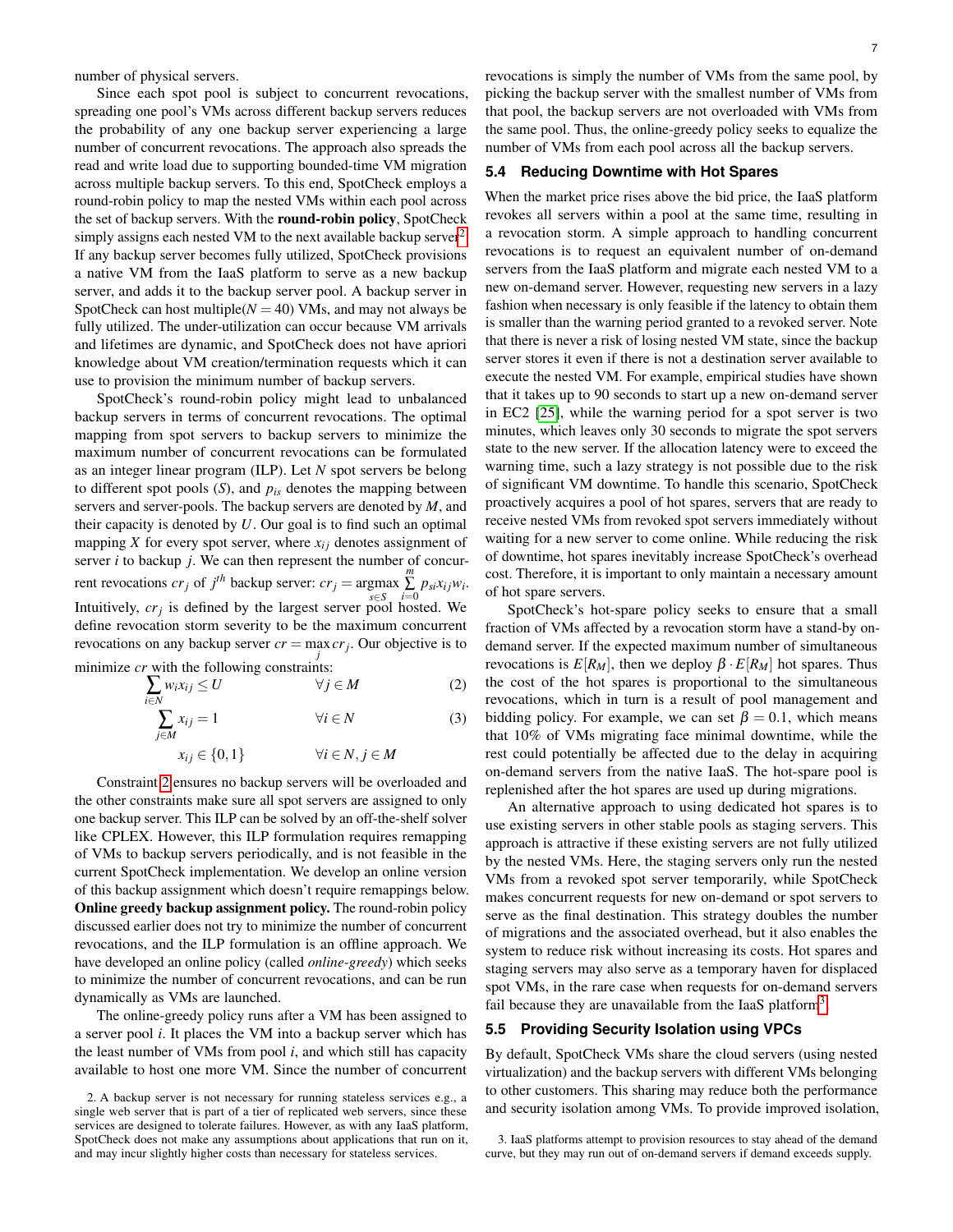SpotCheck also provides a *Private Cloud* mode, which removes sharing of cloud servers and backup servers between different customers.

In *private cloud* mode, SpotCheck does not place different customers' VMs on the same cloud server, but instead provides a dedicated VPC to each customer to improve network isolation. More importantly, VMs which run in this mode have their own dedicated backup servers. All the bidding, pool management, and other policies are still applicable in this mode, and the VMs among different VPCs do not interact in any way. The key difference is the non-sharing of backup servers, which prevents VMs from one user from interfering with other users' VMs. Multiple VMs sharing a backup server amortizes the backup server cost among them, and in the private cloud mode, the number of VMs run by a customer may not be large enough to completely pack the backup servers. This under-utilization backup servers increases the cost of running in private cloud mode if the number of VMs is small. Thus, the private cloud mode provides increased isolation, at a potentially higher cost, which is a function of the number of VMs that a customer is running in this mode. While we use a relatively large and powerful backup server (m3.xlarge) which can service up to 40 VMs, it may be excessive for smaller private clouds. If the number of customer VMs is significantly less than 40, SpotCheck automatically chooses progressively smaller and cheaper backup servers. For example, 20 VMs can be serviced by the m3.large server type, at half the cost of the extra large server. Note that the ratio of computing and storage resources on the backup servers to the multiplexing factor remains the same, and the performance of VMs in the private cloud mode is unaffected. This allows the private cloud mode to be cost feasible even at small sizes.

While the above private cloud mode provides isolation, it can also result in higher costs for customers with low VM requirements. To address this, SpotCheck also offers a *VPC-only* mode, which provides VPCs to customers but shares backup servers among VPCs. The VPCs provide network isolation, and the shared backup servers remove the cost overhead. Thus, foregoing the backup server isolation results in lower costs. Backup servers can be shared among VPCs by EC2's VPC-peering mechanism.

#### **5.6 Arbitrage Risks**

One caveat in our analysis is that we do not consider the secondorder effects of our system on spot prices and availability. While it is certainly possible that widespread use of SpotCheck may perturb the spot market and affect prices, our analysis assumes that the market is large enough to absorb these changes. Regardless, our work demonstrates that a substantial opportunity for arbitrage exists between the spot and on-demand markets. Consumers have a strong incentive to exploit this arbitrage opportunity until it no longer exists. SpotCheck also benefits EC2, since it should raise the demand and price for spot servers by opening them up to a wider range of applications.

The increasing popularity and demand of derivative clouds might also incentivize IaaS platforms to increase their pool of spot servers. However, our analysis assumes that on-demand servers of some type will always be available. While on-demand servers of a particular type may become unavailable, we assume the market is large enough, so that on-demand servers of some type are always available somewhere. As we discuss, SpotCheck's pool management strategies operate across multiple markets by permitting the unrestricted choice of server types and availability zones (within a region). These strategies protect against the rare

event where one type of on-demand server becomes unavailable.

Of course, regardless of the risk mitigation strategies above, SpotCheck cannot provide higher availability than the underlying IaaS platform. For example, if the IaaS platform fails or becomes disconnected, as occasionally happens to EC2 [\[16\]](#page-13-15), SpotCheck would also fail. Since we do not have access to long-term availability data for EC2 or other IaaS platforms, in our experiments, the term "availability" refers to relative availability with respect to the underlying IaaS platform, which we assume is 100% available.

## <span id="page-7-0"></span>**6 SPOTCHECK IMPLEMENTATION**

We implemented a prototype of SpotCheck on EC2 that is capable of exercising the different policy options from the previous section, allowing us to experiment with the cost-availability tradeoffs from using different policies. SpotCheck provides a similar interface as EC2 for managing virtualized cloud servers, although the servers are provisioned in the form of nested VMs.

SpotCheck Controller. SpotCheck's main component is the centralized controller which is implemented in python. It interfaces between customers and the underlying native IaaS platform. It runs on a dedicated server and maintains a global and consistent view of SpotCheck's state, e.g., the information about all of its provisioned spot and on-demand servers and all of its customers' nested VMs and their location. We do not include controller costs in our estimates, since we expect them to be negligible, as they are amortized across all the VMs.

Customers interact with SpotCheck's controller via an API that is similar to the management API EC2 provides for controlling VMs. Internally, the controller uses the EC2 REST APIs to issue requests to EC2. The controller monitors SpotCheck's state by tracking the cloud server each nested VM runs on, the IP address associated with the nested VM, and the customer's access credentials, and stores this information in a database.

The controller also implements the various pool management strategies from the previous section, e.g., by determining the bids for spot instances and triggering nested VM migrations from one server pool to another. Finally, the controller monitors the nested VMs, the mapping of nested VMs to backup servers, and the current spot price in each spot pool. Our prototype implementation uses the XenBlanket [\[35\]](#page-13-4) nested hypervisor running on a modified version of Xen 4.1.1. The driver domain (dom-0) runs Linux 3.1.2 with modifications for supporting XenBlanket. XenBlanket is compatible with all EC2 instance types that support hardware virtual machines (HVM). VMs use network-attached EBS volumes to store the root disk and any persistent state. The nested hypervisor consumes minimal CPU and memory  $( $200$  MB) resources,$ and the resultant nested VMs have slightly reduced memory size compared to the native IaaS VM. We account for any performance degradation due to the overhead of nested virtualization as well as the reduced resource availability for the nested VMs when computing the cost of the nested VMs in Section [7.2.](#page-10-0)

To implement SpotCheck, we modified XenBlanket to support bounded-time VM migration in addition to live migration. We adapt the bounded-time VM migration implemented in Yank [\[30\]](#page-13-6) for use with nested virtualization and implement additional optimizations to reduce downtime during migration. In particular, the continuous checkpoints due to bounded-time VM migration guarantee that during the last checkpoint the nested VM is able to transfer the stale state within the warning time. SpotCheck configures nested VMs running on spot servers to use bounded-time VM migration, while those mapped to an on-demand pool use live migration.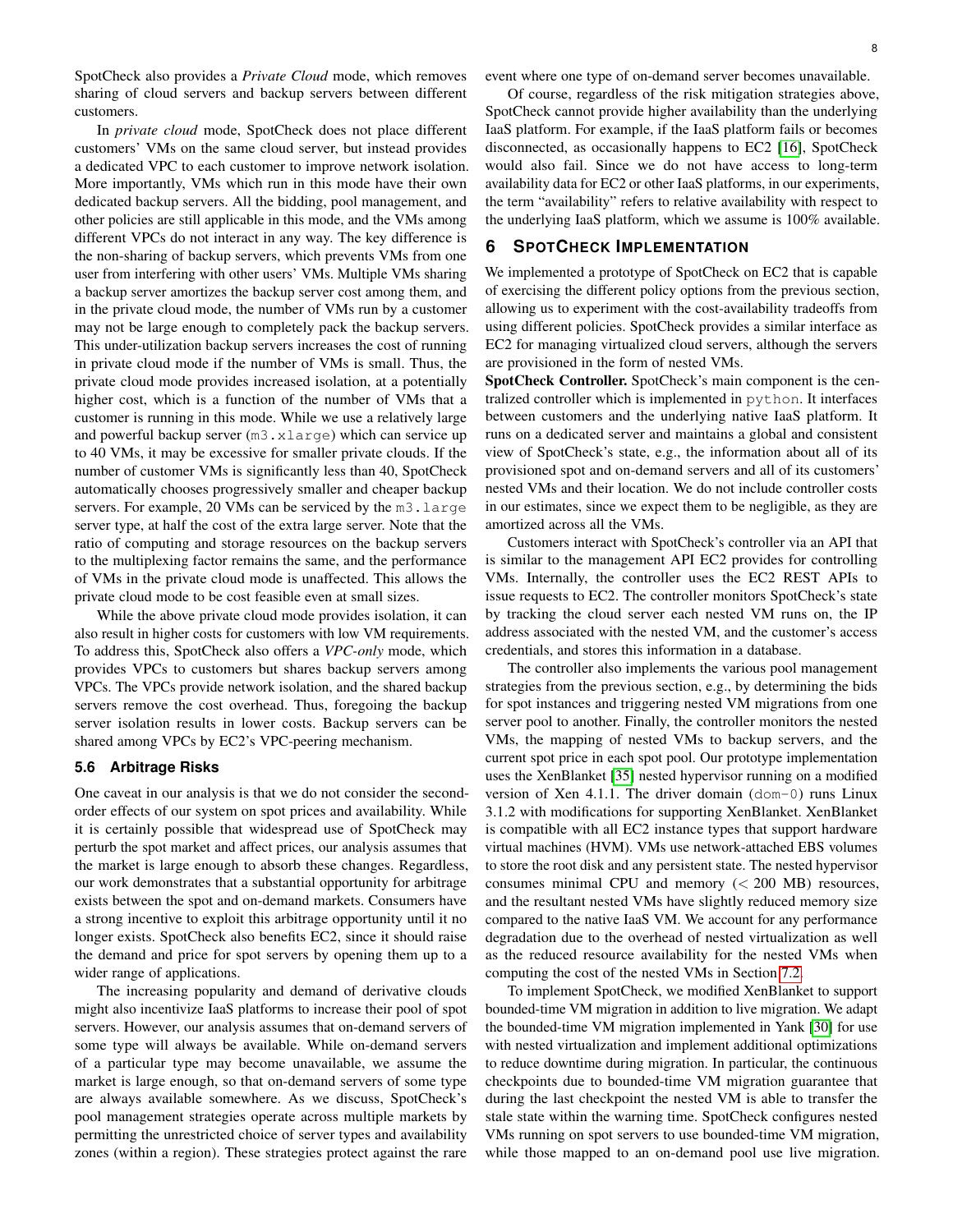Nested VMs mapped to a spot server pool are also mapped to a backup server, which must process a write-intensive workload during normal operation and must process a workload that includes a mix of reads and writes during revocation events, e.g., to read the memory state of a revoked nested VM and migrate it.

During revocations, the backup server prepares for nested VM restoration by loading images into memory. In addition, we also implement bandwidth throttling using  $tc$  on a per-VM basis to limit the network bandwidth used for each migration/restoration operation, and to avoid affecting nested VMs that are not migrating. Thus, we optimize our backup server implementation for the common case of efficiently handling a large number of concurrent revocations without degrading performance for long durations. Our SpotCheck prototype uses the m3.xlarge type as backup servers, since they currently offer the best price/performance ratio for our workload mix. Our prototype uses a combination of SSDs and EBS volumes to store the memory images.

Lazy restoration requires transferring the "skeleton" state of a VM, comprising the vCPU state, all associated VM page tables, and other hardware state maintained by the hypervisor, to the destination host and immediately beginning execution. This skeleton state is small, typically around 5MB, and is dominated by the the size of the page tables. The skeleton state represents the minimum amount of state sufficient for the hypervisor on the destination host to create the domain for VM and begin executing instructions. The missing memory pages, which reside on the backup server's disk, are mapped to the domain's memory when available and the VM resumes execution. A background process concurrently pre-fetches the remaining unrestored pages for faster restoration.

We conducted extensive measurements on EC2 to profile the latency of SpotCheck's various operations. Table [1](#page-8-1) shows the results for one particular server type, the m3.medium. Our measurements show that EC2 provides an opportunity to gracefully shutdown the VM, by issuing a shutdown command, before forcibly terminating the VM two minutes after issuing the shutdown. Thus, we replace the default shutdown script with our own script, which EC2 invokes upon revocation to notify SpotCheck of the two minute warning. However, as we mention previously, as of January 2015 [\[9\]](#page-13-5), EC2 now provides an explicit two minute notification of shutdown through the EC2 management interface.

When employed natively our live bounded-time VM migration incurs a brief millisecond-scale downtime similar to that of a postcopy live migration. However, Table [1](#page-8-1) shows that EC2's operations also contribute to downtime. In particular, SpotCheck can only detach a VM's EBS volumes and its network interface after the VM is paused, and it can only reattach them after the VM is resumed. From Table [1,](#page-8-1) these operations (in bold) cause an average downtime of 22.65 seconds. While significant, this downtime is not fundamental to SpotCheck: EC2 and other IaaS platforms could likely significantly reduce the latency of these operations, which would further improve the performance and availability we report in Section 6. Even now, this ∼23 second downtime is not long enough to break TCP connections, which generally requires a timeout of greater than one minute.

Finally, SpotCheck's implementation builds on our prior work on Yank [\[30\]](#page-13-6) by including the performance optimizations above. In particular, these optimizations enable i) SpotCheck's backup servers to support a much larger number of VMs and ii) lazy on-demand fetching of VM memory pages to drastically reduce restoration time, e.g., to  $< 0.1$  seconds. We quantify the impact of these optimizations on cost, performance, and availability.

TABLE 1

<span id="page-8-1"></span>Latency for various SpotCheck operations on EC2 for the m3.medium server type across 20 measurements over a one week period.

| ----------------         | $\overline{\text{Median}}(\text{sec})$ | Mean(sec) | Max(sec) | Min(sec) |
|--------------------------|----------------------------------------|-----------|----------|----------|
| Start spot instance      | 227                                    | 224       | 409      | 100      |
| Start on-demand instance | 61                                     | 62        | 86       | 47       |
| Terminate instance       | 135                                    | 136       | 147      | 133      |
| Unmount and detach EBS   | 10.3                                   | 10.3      | 11.3     | 9.6      |
| Attach and mount EBS     |                                        | 5.1       | 9.3      | 4.4      |
| Attach Network interface | 3                                      | 3.75      | 14       |          |
| Detach Network interface | $\overline{c}$                         | 3.5       | 12.      |          |

#### <span id="page-8-0"></span>**7 EVALUATION**

Our evaluation consists of a mix of end-to-end experiments and simulations. For our end-to-end experiments, we quantify SpotCheck's performance under different scenarios using a combination of EC2 servers and our own local servers. For our simulations, we combine performance measurements from our end-to-end experiments with historical spot pricing data on EC2 to estimate SpotCheck's cost savings and availability at scale over a long period. We run all the microbenchmark experiments in a single EC2 availability zone, while our simulations include cross-availability zone experiments within a single region.

XenBlanket requires servers with have HVM capabilities, and we primarily use  $m3.*$  server types. In particular, we use m3.xlarge server types for our backup servers, and, by default, host nested VMs on m3.medium server types. We evaluate SpotCheck using two well-known benchmarks for interactive multitier web applications: TPC-W [\[3\]](#page-12-2) and SPECjbb2005 [\[2\]](#page-12-3). We are primarily interested in memory-intensive workloads, since the continuous checkpointing of memory pages imposes the most performance overhead for these workloads.

TPC-W simulates an interactive web application. We use Apache Tomcat (v6.26) as the application server and MySQL (v5.0.96) as the database. We configure clients to perform the "ordering workload" in our experiments.

SPECjbb is a server-side benchmark that is generally more memory-intensive than TPC-W. The benchmark emulates a threetier web application, and particularly stresses the middle application server tier when executing the test suite.

All nested VMs run the same benchmark with the same 30 second time bound for bounded-time migration, which we choose conservatively to be significantly lower than the two minute warning provided by EC2. Thus, our cost and availability results are worse than possible if using a more liberal time bound closer to the two minute warning time. In our experiments, we compare SpotCheck against i) Xen's pre-copy live migration, ii) an unoptimized bounded-time VM migration that fully restores a nested VM before starting it (akin to Yank [\[30\]](#page-13-6)), (iii) SpotCheck's optimized Full restore, iv) an unoptimized bounded-time VM migration that uses lazy restoration, and finally v) SpotCheck's optimized bounded-time VM migration with lazy restoration.

#### **7.1 End-to-End Experiments**

SpotCheck uses a backup server to checkpoint VM state and support bounded-time VM migration. SpotCheck's cost overhead is primarily a function of the number of VMs each backup server multiplexes: the more VMs it multiplexes on a backup server, the lower its cost. Figure [7](#page-9-0) shows the effect on nested VM performance for SpecJBB and TPC-W as the load on the backup server increases. First, we evaluate the overhead of continuously checkpointing memory and sending it over the network to the backup server. The "0" and "1" columns in Figure [7](#page-9-0) represent performance difference between no checkpointing and checkpointing using a dedicated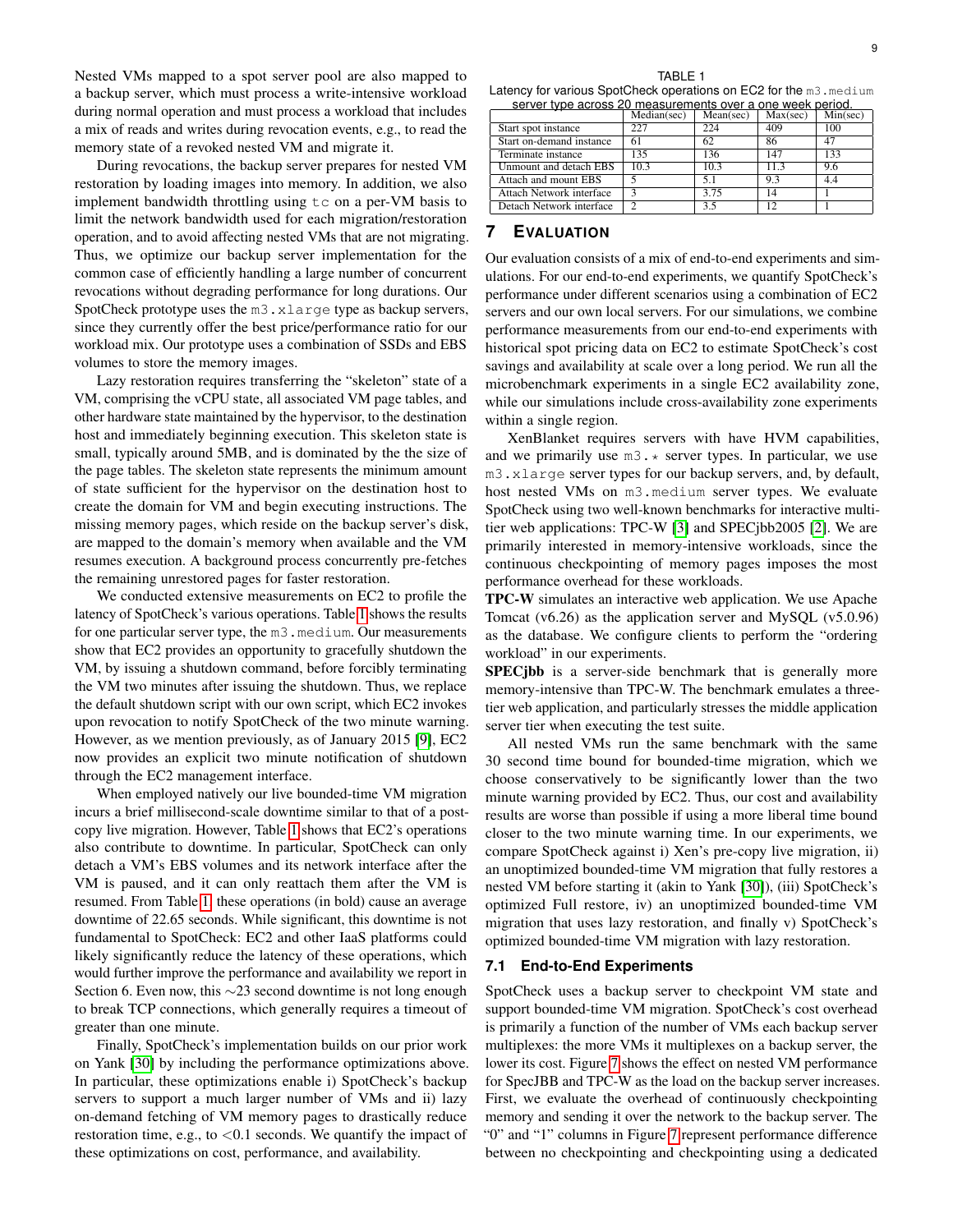

<span id="page-9-0"></span>Fig. 7. Effect on performance as the number of nested VMs backing up to a single backup server increases.

backup server, respectively. By simply turning checkpointing on and using a dedicated backup server, we see that TPC-W experiences a 15% increase in response time, while SpecJBB experiences no noticeable performance degradation during normal operation. With an increasing number of nested VMs all backing up to a single server, saturation of the disk and network bandwidth on the backup server leads to a decrease in nested VM performance after 35 VMs, where SpecJBB throughput decreases and TPC-W response time increases significantly, e.g., by roughly 30% each. Note that the nested VM incurs this performance degradation as long as it is running on a spot server. Thus, to ensure minimal performance degradation during normal operation, SpotCheck assigns at most 35-40 VMs per backup server. As a result, SpotCheck's cost overhead for backing up each nested VM is roughly  $1/40 = 2.5\%$  of the price of a backup server. For our m3.xlarge backup server, which costs \$0.28 per hour in the East region of EC2, the amortized cost per-VM across 40 nested VMs is \$0.007 or less than one cent per VM.

In addition to performance during normal operation, spot server revocations and the resulting nested VM migrations and restorations impose additional load on the backup server. Figure [8](#page-9-1) shows the length of the period of downtime or performance degradation when migrating nested VMs via the backup server. In this case, we compare migrations that utilize lazy restoration with those that use a simple stop-and-copy migration. A stop-and-copy approach results in high *downtime*, whereas a lazy restore approach results in much less downtime but some *performance degradation* when memory pages must be fetched on-demand across the network on their first access. Since lazy restore incurs less downtime, it reduces the effect of migrations on interactive applications. Figure [8](#page-9-1) shows that when concurrently restoring 1 and 5 nested VMs the time required to complete the migration is similar for both lazy restoration and stop-and-copy migration, which results in performance degradation or downtime, respectively, over the time window.

However, when executing 10 concurrent restorations, the length of the lazy restoration is much longer than that of the stop-andcopy migration. This occurs because lazy restoration uses random reads that benefit less from prefetching and caching optimizations than a stop-and-copy migration, which uses sequential reads. This motivates SpotCheck's lazy restoration optimization that uses the fadvise system call to inform the kernel how SpotCheck will use the VM memory images stored on disk, e.g., to expect references in random order in the near future. The optimization results in a



Fig. 8. Duration of downtime during a traditional VM restore, and performance degradation during a lazy restore.

<span id="page-9-1"></span>

<span id="page-9-2"></span>Fig. 9. Effect of lazy restoration on VM performance.

significant decrease in the restoration time for lazy restore. Thus, SpotCheck's optimizations significantly reduce the length of the period of performance degradation during lazy restorations. Of course, SpotCheck also assigns VMs to backup servers to reduce the number of revocation storms that cause concurrent migrations.

In addition to the time to complete a migration, SpotCheck also attempts to mitigate the magnitude of performance degradation during a migration and lazy VM restoration. During the lazy restoration phase the VM experiences some performance degradation, which may impact latency-sensitive applications, such as TPC-W. Since the first access to each page results in a fault that must be serviced over the network, lazy restoration may cause a temporary increase in application response time. Figure [9](#page-9-2) shows TPC-W's average response time as a function of the number of nested VMs being concurrently restored, where zero represents normal operation. The graph shows that when restoring a single VM the response time increases from 29ms to 60ms for the period of the restoration. Additional concurrent restorations do not significantly degrade performance, since SpotCheck partitions the available bandwidth equally among nested VMs to ensure restoring one VM does not negatively affect the performance of VMs using the same backup server. Note that SpotCheck's policies attempt to minimize the number of evictions and migrations via pool management, and thus the performance degradation of applications *during the migration process* is a rare event. Even so, our evaluation above shows that application performance is not adversely affected even when the policies cannot prevent migrations.

Result: *SpotCheck executes nested VMs with little performance degradation and cost overhead during normal operation using a high VM-to-backup ratio and migrates/restores them with only a brief period of performance degradation.*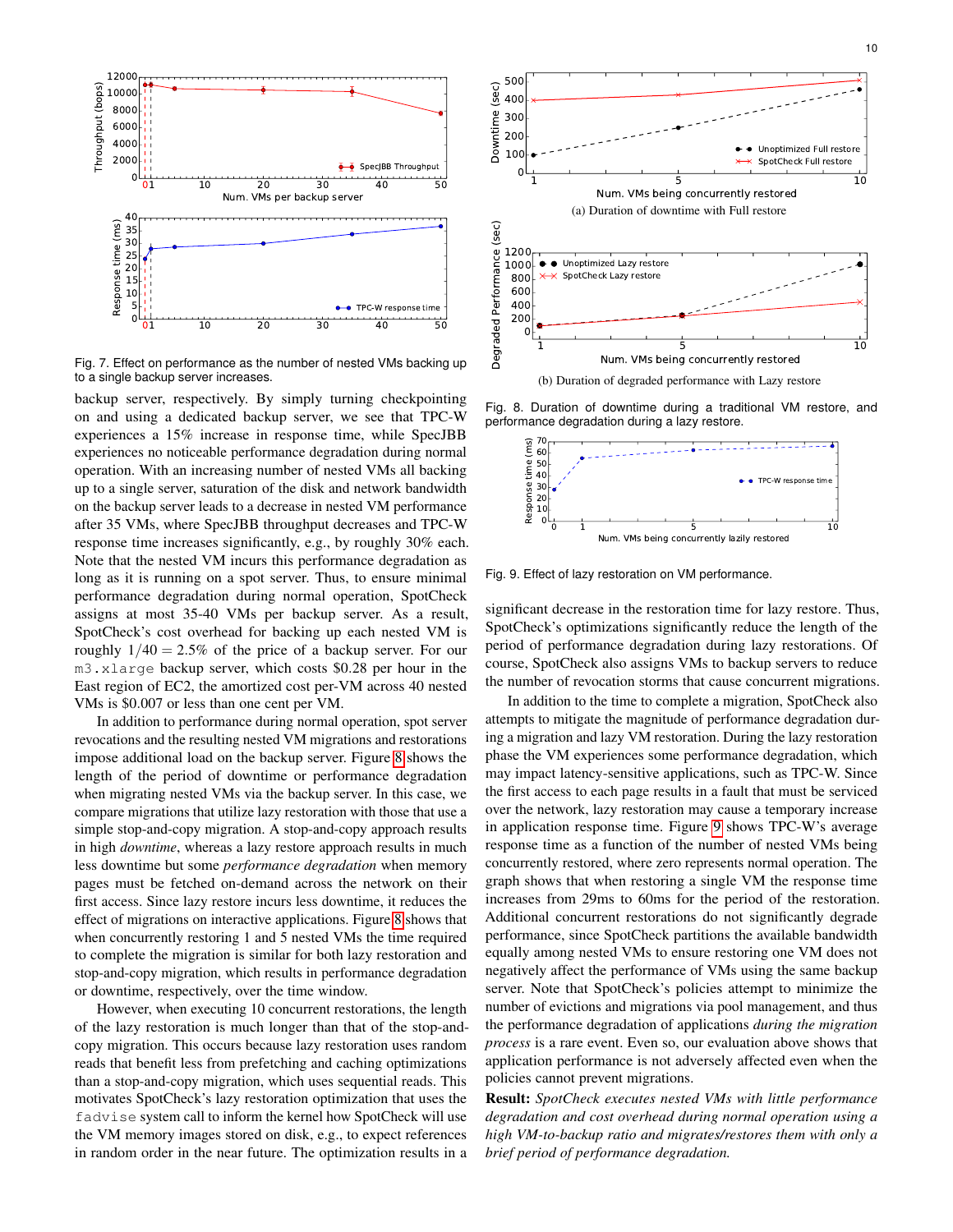TABLE<sub>2</sub> SpotCheck's customer-to-pool mapping policies.

<span id="page-10-1"></span>

| Policy  | Description                                        |  |  |
|---------|----------------------------------------------------|--|--|
| $1P-M$  | VMs mapped to a single m3.medium pool              |  |  |
| $2P-ML$ | VMs equally distributed between two pools :        |  |  |
|         | m3. medium and m3. large.                          |  |  |
| 4P-ED   | VMs equally distributed to four pools consisting   |  |  |
|         | of four m3 server types                            |  |  |
| 4P-COST | VMs distributed based on past prices. The lower    |  |  |
|         | the cost of the pool over a period, the higher the |  |  |
|         | probability of mapping a VM into that pool.        |  |  |
| $4P-ST$ | VMs distributed based on number of past migra-     |  |  |
|         | tions. The fewer the number of migrations over     |  |  |
|         | a period, the higher the probability of mapping    |  |  |
|         | a VM into that pool.                               |  |  |

## <span id="page-10-0"></span>**7.2 SpotCheck Policies and Cost Analysis**

As we discuss in Section 4, SpotCheck may employ a variety of bidding and VM assignment policies that tradeoff performance and risk. Here, we evaluate SpotCheck's cost using various bidding policies based on the EC2 spot price history from April 2014 to October 2014. In particular, Table [2](#page-10-1) describes the policies we use to assign VMs to spot pools. The simplest policy is to place all VMs on servers from a single spot market (1P-M); this policy minimizes costs if SpotCheck selects the lowest price pool, but increases risk, since it may need to concurrently migrate all VMs if a price spike occurs. We examine two policies (2P-ML and 4P-ED) that distribute VMs across servers from different spot markets to reduce risk, albeit at a potentially higher cost. We also examine two policies (4P-COST and 4P-ST) that probabilistically select pools based on their weighted historical cost, or their weighted historical price volatility. The former lowers cost, while the latter reduces performance degradation from frequent migrations.

Figure [10](#page-10-2) shows SpotCheck's average cost per hour when using each policy. As expected, the average cost for running a nested VM using live migration, i.e., without a backup server, is less than the average cost using SpotCheck, since live migration does not require a backup server. Of course, using only live migration is not practical, since, without a backup server, SpotCheck risks losing VMs before a live migration completes. In this case, 1P-M has the lowest average cost, since SpotCheck maps VMs to the lowest priced spot pool. Distributing VMs across two (2P-ML) and then four (4P-ED) pools marginally increases costs. The two policies that probabilistically select pools based on either their historical cost or volatility have roughly the same cost as the policy that distributes across all pools. Note that the average cost SpotCheck incurs for the equivalent of an m3.medium server type is ∼\$0.015 per hour, while the cost of an m3.medium on-demand server type is \$0.07, or a savings of nearly  $5 \times$ .

SpotCheck runs VMs using nested virtualization, which can have significant performance impact. Xen-blanket's performance overhead (relative to single-level virtualization) is highly workload dependent [\[18\]](#page-13-16), [\[35\]](#page-13-4), and ranges from 0-68% depending on whether the workload is CPU or I/O bound. Thus, the performance of some SpotCheck VMs is reduced to about half of the native cloud performance. In case the VM's performance is adversely affected by nested virtualization, we normalize the cost savings relative to the performance. Thus for a VM whose performance reduces by 50%, the cost savings are also decreased by 50%—this still yields *worst-case* cost savings of about 2.5× compared to on-demand instances. We note that nested hypervisors are still nascent and performance optimizations can reduce these overheads.



Fig. 10. Average cost per VM under various policies.

<span id="page-10-2"></span>

<span id="page-10-3"></span>Fig. 11. Cost of backup servers relative to optimal packing for the Eucalyptus cloud traces.

The cost of SpotCheck VMs also depends on the utilization of the backup servers, since the backup server costs are shared by all the VMs. Due to the dynamic arrival and lifetimes of VMs, SpotCheck's *online* backup server policy may leave backup servers under-utilized, and thus increase effective costs. We evaluate the costs of backup servers using the Eucalyptus cloud workload trace [\[7\]](#page-13-17). Figure [11](#page-10-3) shows the backup server costs of SpotCheck's backup-server allocation policy relative to the optimal bin-packing policy which minimizes the number of backup servers. We can see from Figure [11](#page-10-3) that the increase in backup-server costs (compared to the optimal) ranges from 2% to 65% (for the short trace #5). This translates to a per-VM cost increase of 1-33% compared to the full utilization scenario. Taking under-utilization of backup servers into account, the worst-case cost savings for SpotCheck is still more than  $2 \times$  compared to the on-demand instances.

While reducing cost is important, maximizing nested VM availability and performance by minimizing the number of migrations is also important. Here, we evaluate the unavailability of VMs due to spot server revocations. For these experiments, we assume a period of performance degradation due to detaching and reattaching EBS volumes, network reconfiguration, and migration. We seed our simulation with measurements from Table [1](#page-8-1) and the microbenchmarks from the previous section. In particular, we assume a downtime of 23 seconds per migration due to the latency of EC2 operations. Based on these values and the spot price history, Figure [12](#page-11-0) shows nested VM unavailability as a percentage over the six month period from April to October for each of our policies. As above, we see that live migration has the lowest unavailability, since it incurs almost no downtime, but is not practical, since it risks losing VM state. We also examine both an unoptimized version of bounded-time VM migration requiring a full restoration before resuming (akin to Yank) and our optimized version that also requires a full restoration. The graph shows that the optimizations in Section 5 increase the availability. The graph also shows that, even without lazy restoration, SpotCheck's unavailability is below 0.25% in all cases, or an availability of 99.75%.

However, we see that using lazy restore brings SpotCheck's unavailability close to that of live migration. Since the m3.medium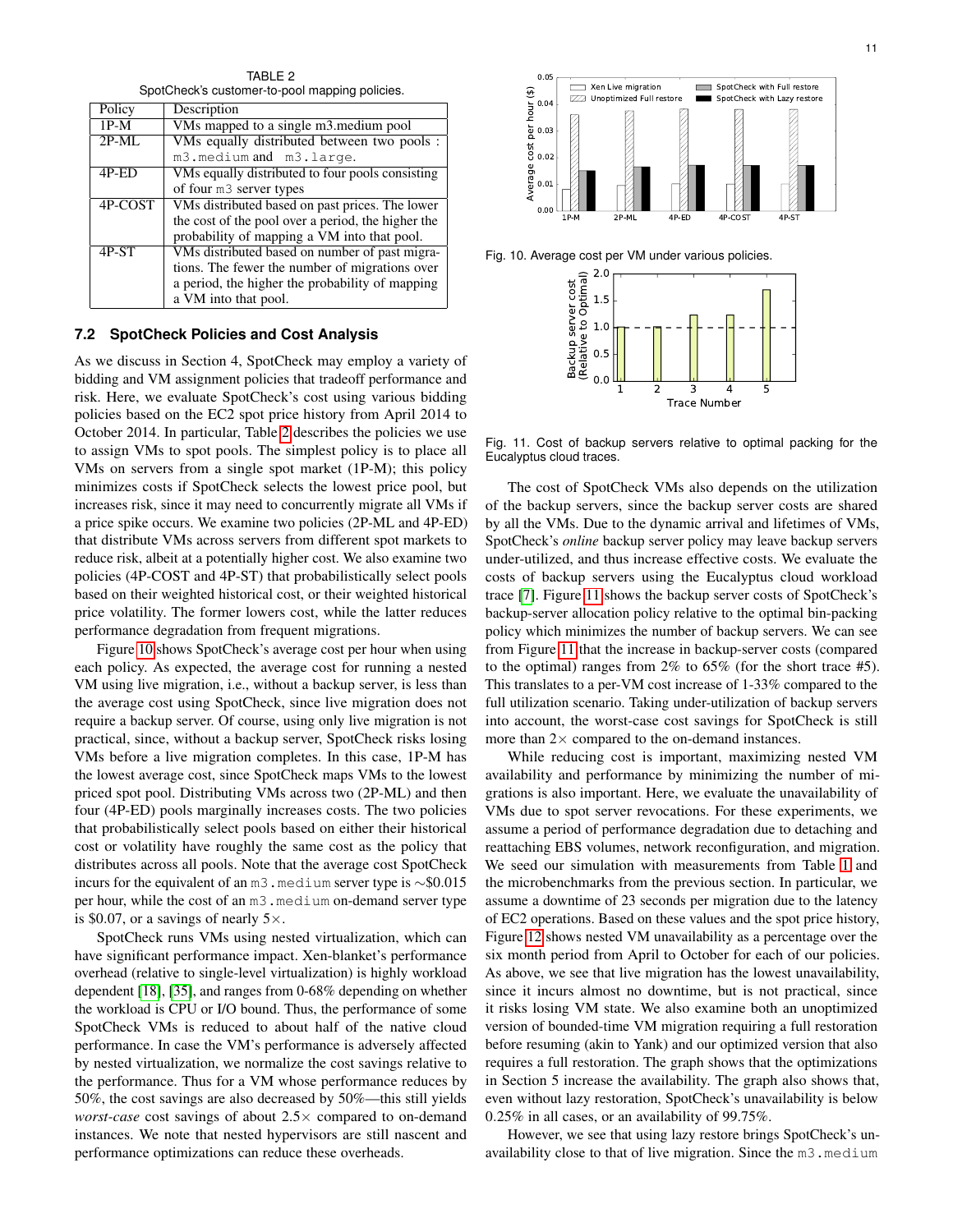

<span id="page-11-0"></span>Fig. 12. Unavailability for live migration and SpotCheck (with and without optimizations and lazy restore).

spot prices over our six month period are highly stable, the 1P-M policy results in the highest availability of 99.9989%, as well as the lowest cost from above. This level of availability is roughly  $10\times$ that of directly using spot servers, which, as Figure [6\(](#page-5-1)a) shows, have an availability between 90% and 99%. The other policies exhibit slightly lower availability ranging from 99.91% for 2P-ML to 99.8% for 4P-ED. In addition to availability, performance degradation is also important. Figure [13](#page-11-1) plots the percentage of time over the six month period a nested VM experiences performance degradation due to a migration and restoration. The graph shows that, while SpotCheck with lazy restoration has the most availability, it has the longest period of performance degradation. However, for the single pool 1P-M policy, the percentage of time the nested VM operates under degraded performance is only 0.02%, while the maximum length of performance degradation (for 4P-ED) is only 0.25%. For perspective, over a six month period, SpotCheck using the 1P-M policy has only 2.85 combined minutes of degraded performance due to migrations and restorations.

# Result: *SpotCheck achieves nearly 2-5*× *savings compared to using an equivalent on-demand server from an IaaS platform, while providing 99.9989% availability with migration-related performance degradation only* 0.02*% of the time.*

The cost-risk tradeoff between choosing a *single pool* versus *two pools* versus *four pools* is not obvious. While, in the experiments above, 1P-M provides the lowest cost and the highest availability, the risk of SpotCheck having to concurrently migrate all nested VMs at one time is high, since all VMs mapped to a backup server are from a single pool. For the six month period we chose, the spot price in the m3.medium pool rarely rises above the on-demand price, which triggers the migrations and accounts for its high availability. The other policies mitigate this risk by increasing the number of pools by distributing the VMs across these pools. Since the price spikes in these pools are not correlated, the risk of losing all VMs at once is much lower. Table [3](#page-11-2) shows the probability of concurrent revocations of various sizes as a factor of the total number of VMs *N*. We note that the probability of all *N* VMs migrating in a single pool scenario is higher compared to the two-pool scenario and nearly non-existent in the case of the four-pool policy. Also, by distributing VMs across pools, SpotCheck increases the overall frequency of migration, but reduces the number of mass migrations.

Result: *Distributing nested VMs mapped to each backup server across pools lowers the risk of large concurrent migrations. For example, comparing 1P-M to 4P-ED, the average VM cost in 4P-ED increases by \$0.002 and the availability reduces by 0.15%, but the approach avoids all mass revocations.*

Pool selection policy comparison. Our results demonstrate

Fig. 13. Performance degradation during migration.

<span id="page-11-2"></span><span id="page-11-1"></span>TABLE 3 Probability of the maximum number of concurrent revocations for different pools. N is the number of VMs. Max. num. of concurrent revocations

|          | мал. паш. от сопсантент гетосанонз |                       |                       |                       |  |
|----------|------------------------------------|-----------------------|-----------------------|-----------------------|--|
|          | N/4                                | N12                   | 3N/4                  |                       |  |
| 1-Pool   |                                    |                       |                       | $1.74 \times 10^{-4}$ |  |
| $2-Pool$ |                                    | $3.75 \times 10^{-3}$ |                       | $2.25 \times 10^{-5}$ |  |
| 4-Pool   | $7.4 \times 10^{-3}$               | $7.71 \times 10^{-5}$ | $1.92 \times 10^{-5}$ |                       |  |
|          |                                    |                       |                       |                       |  |

that each of SpotCheck's server pool selection policies provide similar cost savings (Figure [10\)](#page-10-2) and availability (Figure [12\)](#page-11-0). Performance degradation is lowest for single-pool policy (1P-M), but negligible even for the worst-performing policy (4P-ED as shown in Figure [13\)](#page-11-1), while the four-pool policies drastically reduce the risk of mass migration events (from Table [3\)](#page-11-2).

# **7.3 Comparison of Risk Mitigation Policies**

Two-level Bidding: To evaluate the impact of two-level bidding, we use pick two bids and observe the impact on the revocations and the expected cost. For two-level bidding, the low-bid is the ondemand price. Thus we keep the low-bid equal to the on-demand price and vary the high-bid. We are interested in comparing with the single-level bidding policy, and keep all parameters such as the workload and other policies constant. The impact of twolevel bidding is shown in Figure [14,](#page-12-4) which shows the decrease in revocation storms and increase in cost vs. the high-bid. As the highbid increases, the fraction of revocation storms which are mitigated (only low-bid servers affected) increases upto a limit, after which it starts to flatten out. Correspondingly, the cost also increases because of the higher bids. For the m1.2xlarge instance, the two-level bidding strategy can mitigate almost 60% of revocation storms with a 20% increase in cost. That is, whenever a revocation event occurs, it will only affect half of the servers 60% of the time. Thus, two-level bidding can be an effective strategy to increase the number of effective pools and mitigate revocation storms.

Backup Selection: The backup server selection policies determine the load on the backup server during revocations, for which we measure the number of concurrent revocations faced by each backup server. During a revocation, the backup server is faced with increased checkpointing frequency and must provide pages to the lazy restoration process. An overloaded backup server servicing a large number of lazy restorations is detrimental to smooth migrations. Accordingly, we compare the different backup selection policies in terms of the number of concurrent revocations in Table [4.](#page-12-5) For different pool management policies, the impact of backup selection varies, because the number of pools determines the "spread" of VMs. We compare the online-greedy policy with the default round-robin policy. When using a single pool, there is a slight reduction in the number of concurrent revocations with the online-greedy policy (2%), whereas the reduction is 18% with 4 pools. Thus, the online-greedy backup selection policy reduces the concurrent revocation load on the backup servers.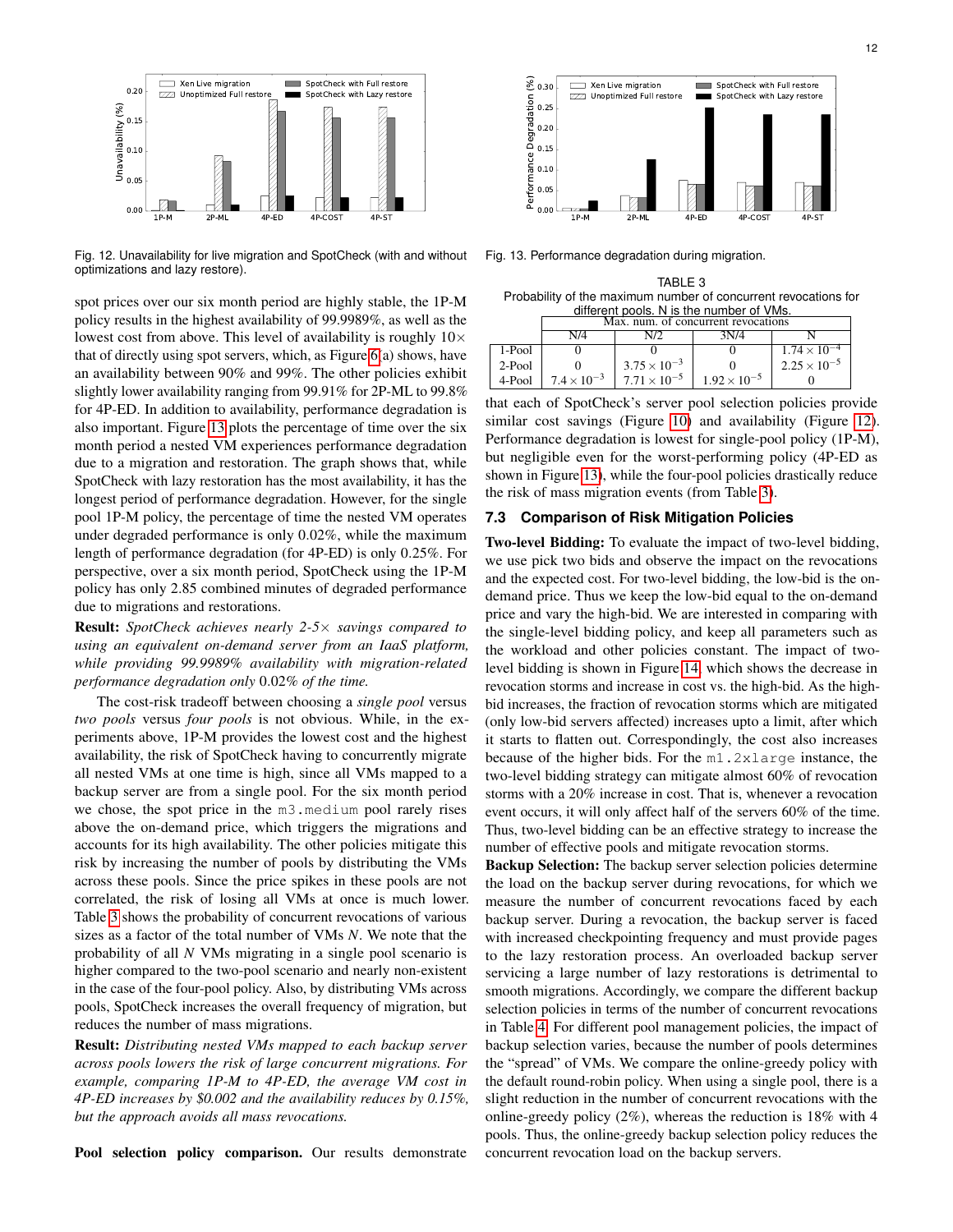

<span id="page-12-4"></span>Fig. 14. Two-level bidding reduces impact of revocation storms because only half the servers are affected. As the high-bid is increased, the percentage of storms mitigated increases upto a limit, and so does the cost (compared to single-level bidding).

<span id="page-12-5"></span>TABLE 4 Reduction in max number of concurrent revocations with the online greedy backup server selection, when compared to round-robin.

| Num. Spot Pools | Reduction in concurrent revocations |
|-----------------|-------------------------------------|
| 1 Pool          | 2%                                  |
| 2 Pool          | 13.7%                               |
| 4 Pool          | 18.3%                               |

Hot spares: Hot spares are readily available, already running ondemand servers used to migrate VMs upon a revocation. Hot spares reduce the downtime during migration, but incur an additional cost, which is shown in Table [5.](#page-12-6) For different policies, the number of simultaneous revocations (size of revocation storm) affects the hot spare cost, and is lower when the number of markets is larger, and also when two-level bidding is employed. With a single pool, having 10% servers as hot spares results in a 50% increase in expected cost, whereas the overhead of hot spares is only 15% when using 2 pools and 2-level bidding.

VPC: The cost of running in the private cloud mode is higher than the default shared mode of operation because the backup server cost is not shared by a larger number of VMs. The cost of running VMs in the private cloud mode is shown in Figure [15.](#page-12-7) As the private cluster size increases, the cost decreases because the multiplexing of backup servers increases. SpotCheck is able to select smaller backup servers for smaller number of VMs, and cost of running 5 VMs is 40% higher per VM when compared to the default shared-everything mode.

# **8 RELATED WORK**

Designing Derivative Clouds. Prior work on interclouds [\[12\]](#page-13-18) and superclouds [\[23\]](#page-13-19), [\[36\]](#page-13-20) propose managing resources across multiple IaaS platforms by using nested virtualization [\[10\]](#page-13-3), [\[35\]](#page-13-4), [\[41\]](#page-13-21) to provide a common homogeneous platform. While SpotCheck also leverages nested virtualization, it focuses on exploiting it to transparently reduce the cost and manage the risk of using revocable spot servers on behalf of a large customer base. Our current prototype does not support storage migration or inter-cloud operation; these functions are the subject of future work. Cloud Service Brokers [\[28\]](#page-13-22), such as RightScale [\[6\]](#page-12-8), offer tools that aid users in aggregating and integrating resources from multiple IaaS platforms, but without abstracting the underlying resources like SpotCheck. PiCloud [\[5\]](#page-12-0) abstracts spot and on-demand servers rented from IaaS platforms by exposing an interface to consumers that allows them to submit batch jobs. In contrast, SpotCheck provides the abstraction of a complete IaaS platform that supports any application. Finally, SpotCheck builds on a long history of

TABLE 5 Percentage increase in cost due to hot spares

<span id="page-12-6"></span>

<span id="page-12-7"></span>Fig. 15. Cost of running in private cloud mode for different sizes.

research in market-based resource allocation [\[13\]](#page-13-23), which envisions systems with a fluid mapping of software to hardware that enable computation and data to flow wherever prices are lowest.

Spot Market Bidding Policies. Prior work on optimizing bidding policies for EC2 spot instances are either based on analyses of spot price history [\[11\]](#page-13-11), [\[20\]](#page-13-2), [\[37\]](#page-13-12) or include varying assumptions about application workload, e.g., job lengths, deadlines [\[26\]](#page-13-24), [\[32\]](#page-13-25), [\[33\]](#page-13-26), [\[39\]](#page-13-27), [\[40\]](#page-13-28), which primarily focus on batch applications. By contrast, SpotCheck's bidding strategy focuses on reducing the probability of mass revocations due to spot price spikes, which, as we discuss, may significantly degrade nested VM performance.

Virtualization Mechanisms. Prior work handles the sudden revocation of spot servers either by checkpointing application state at coarse intervals [\[21\]](#page-13-29), [\[34\]](#page-13-30), [\[38\]](#page-13-31) or eliminating the use of local storage [\[14\]](#page-13-32), [\[24\]](#page-13-33). In some cases, application modifications are necessary to eliminate the use of local storage for storing intermediate state, e.g., MapReduce [\[14\]](#page-13-32), [\[24\]](#page-13-33). SpotCheck adapts a recently proposed bounded-time VM migration mechanism [\[30\]](#page-13-6), [\[31\]](#page-13-7),which is based on Remus [\[17\]](#page-13-34) and similar to microcheckpointing [\[1\]](#page-12-9), to aggressively checkpoint memory state and migrate nested VMs away from spot servers upon revocation. Our lazy restore technique is similar to migration mechanisms, such as post-copy live migration [\[19\]](#page-13-8) and SnowFlock [\[22\]](#page-13-9).

## **9 CONCLUSION**

SpotCheck is a derivative IaaS cloud that offers low-cost, highavailability servers using cheap but volatile spot servers from the native IaaS platform. In this paper, we showed that revocation risk of using spot servers can be reduced by using policies for bidding, server-selection, backup-servers, and hot-spares. By using a combination of these risk mitigation policies, along with novel virtualization-based bounded time live-migration mechanism, SpotCheck is able to provide more than four 9's availability to its customers, which is more than  $10\times$  that provided by the native spot servers. At the same time, SpotCheck's VMs cost  $2-5\times$  less than the equivalent on-demand servers.

Acknowledgements. This work is supported in part by NSF grants #1422245 and #1229059.

## **REFERENCES**

- <span id="page-12-9"></span>[1] QEMU Microcheckpointing. [http://wiki.qemu.org/Features/](http://wiki.qemu.org/Features/MicroCheckpointing) [MicroCheckpointing.](http://wiki.qemu.org/Features/MicroCheckpointing)
- <span id="page-12-3"></span>[2] SPECjbb2005. [https://www.spec.org/jbb2005/.](https://www.spec.org/jbb2005/)
- <span id="page-12-2"></span>[3] TPC-W Benchmark. [http://jmob.ow2.org/tpcw.html.](http://jmob.ow2.org/tpcw.html)
- <span id="page-12-1"></span>[4] Heroku. http://www.heroku.com, May 1st 2014.
- <span id="page-12-0"></span>[5] PiCloud. http://www.multyvac.com, May 1st 2014.
- <span id="page-12-8"></span>[6] RightScale. http://rightscale.com, May 1st 2014.